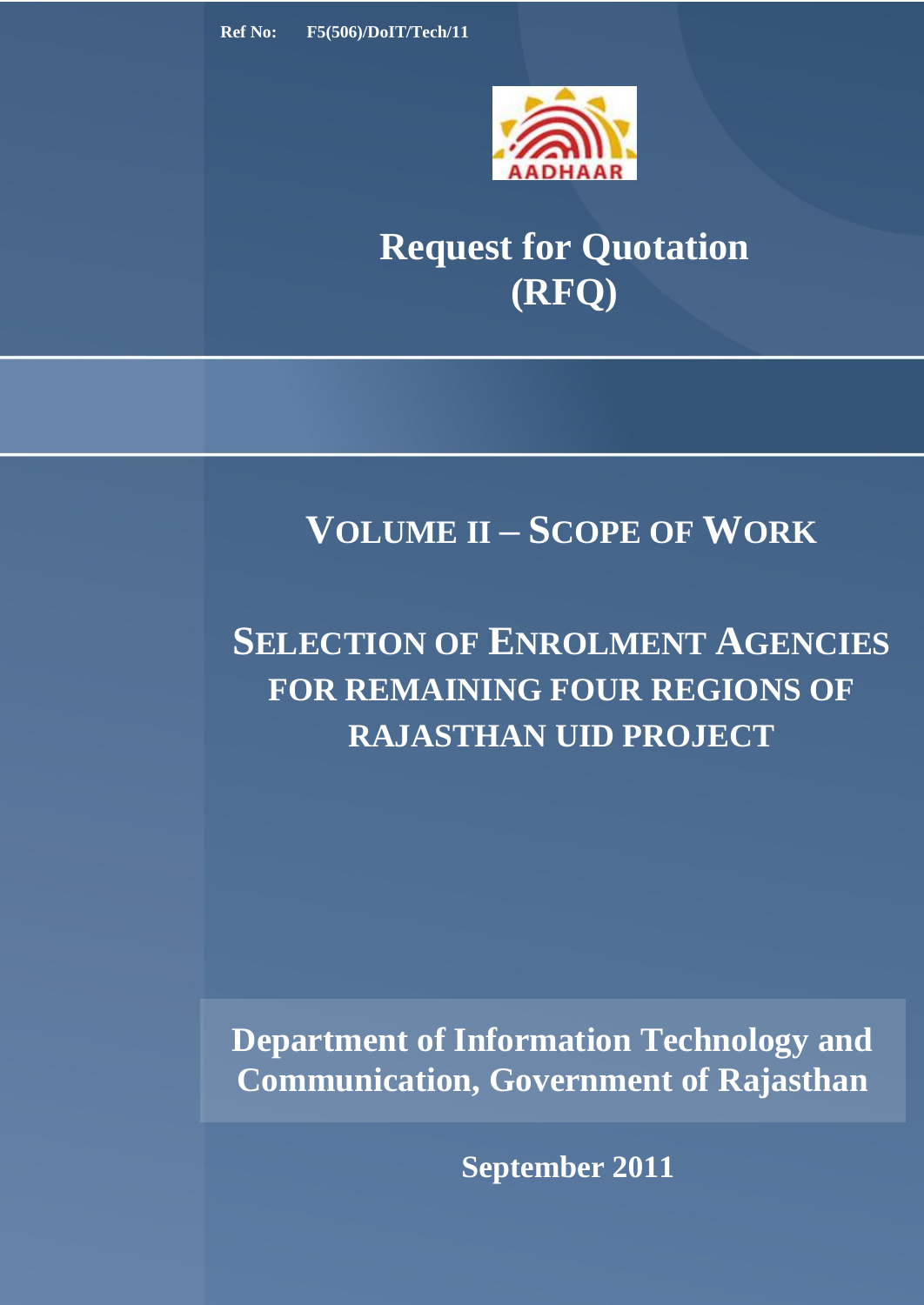#### **Table of Contents**

| 1.1.4 Conduct Enrolment Operations as per Standard Processes specified by     |  |
|-------------------------------------------------------------------------------|--|
|                                                                               |  |
|                                                                               |  |
| 1.1.6 Additional Services to be provided by the Enrolment Agency 15           |  |
|                                                                               |  |
|                                                                               |  |
|                                                                               |  |
|                                                                               |  |
|                                                                               |  |
|                                                                               |  |
|                                                                               |  |
|                                                                               |  |
|                                                                               |  |
|                                                                               |  |
| Annexure III – Minimum Number of Enrolment Centres & Training Requirements 25 |  |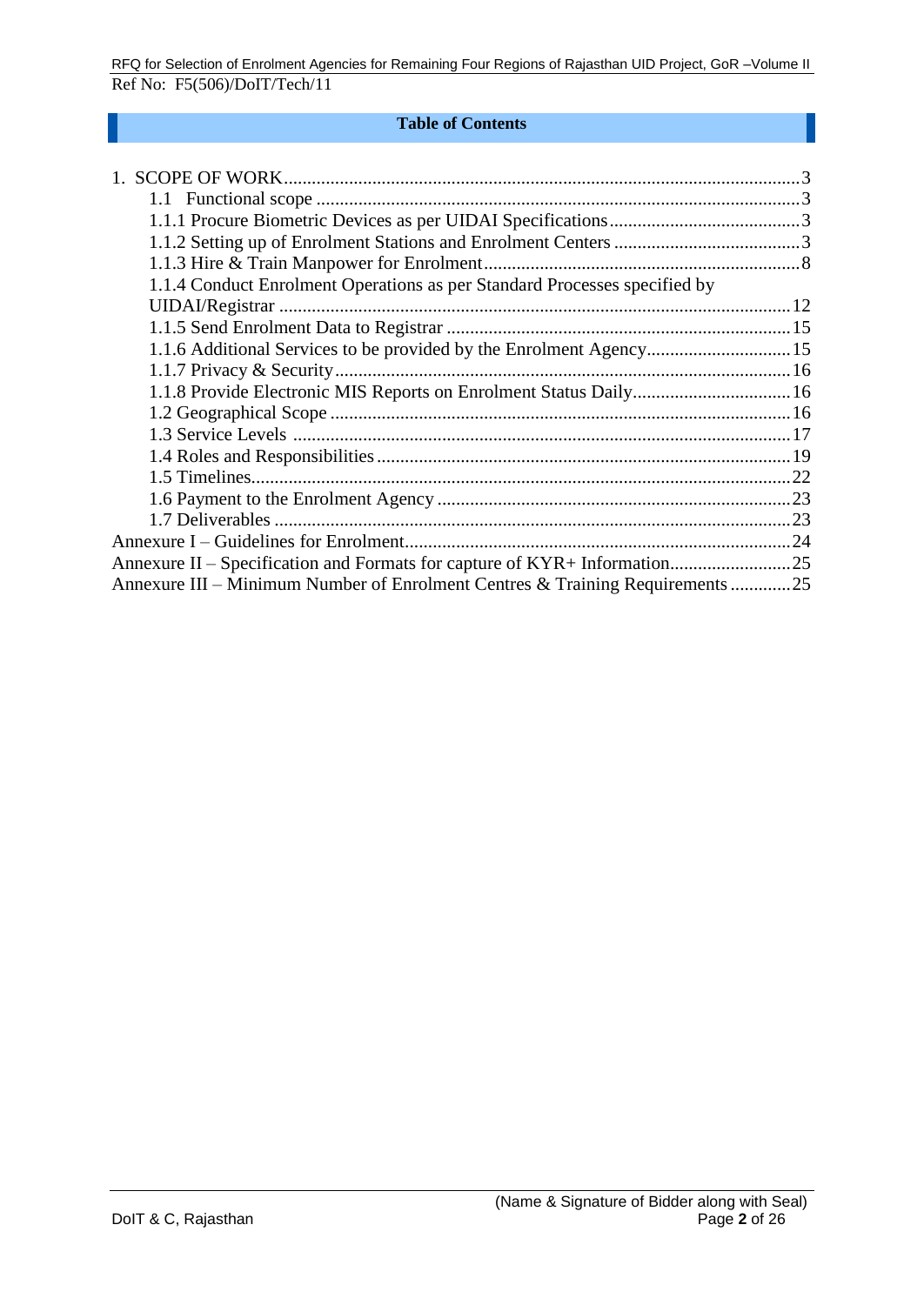## <span id="page-2-0"></span>**1. SCOPE OF WORK**

<span id="page-2-1"></span>The scope of work of the Enrolling Agency (EA) is defined below

- 1. Functional scope
- 2. Geographical scope

## **1.1 Functional scope**

The functional scope of this engagement shall include all the steps from setting up an enrolment station/center for enrolment of all residents of Rajasthan for the UID Enrolment Project up to providing requisite MIS reports to District Registrar, Registrar and UIDAI on enrolments completed on a daily basis till the duration of the project. The functional scope shall also include the collection of demographic details as per the KYR+ data requirements of the registrar*.* The Enrolling Agency shall also be responsible for delivering additional services as required by the Registrar through this RFQ.

### <span id="page-2-2"></span>**1.1.1 Procure Biometric Devices as per UIDAI Specifications**

The enrolling agency should procure camera and biometric devices (for fingerprint and iris capture), used for capture of biometric data at the enrolling station, which conform to UIDAI specifications and certified by UIDAI appointed agencies.

## <span id="page-2-3"></span>**1.1.2 Setting up of Enrolment Stations and Enrolment Centre**

The Annexure III of this document provides minimum number of Enrolment Stations the Enrolment agency is expected to set up.

**The work plan including enrolment plan, location of enrolment centre's and schedule for the enrolment centre shall be prepared by the Enrolment Agency and approved by District Registrar.** The exact location of enrolment centre, catchment area of the enrolment centre and number of enrolment stations per enrolment centre shall be decided by the District Registrar in consultation with the Enrolment Agency. There may be more than one enrolment centre in a village to cater for large or dispersed (in hamlets) population.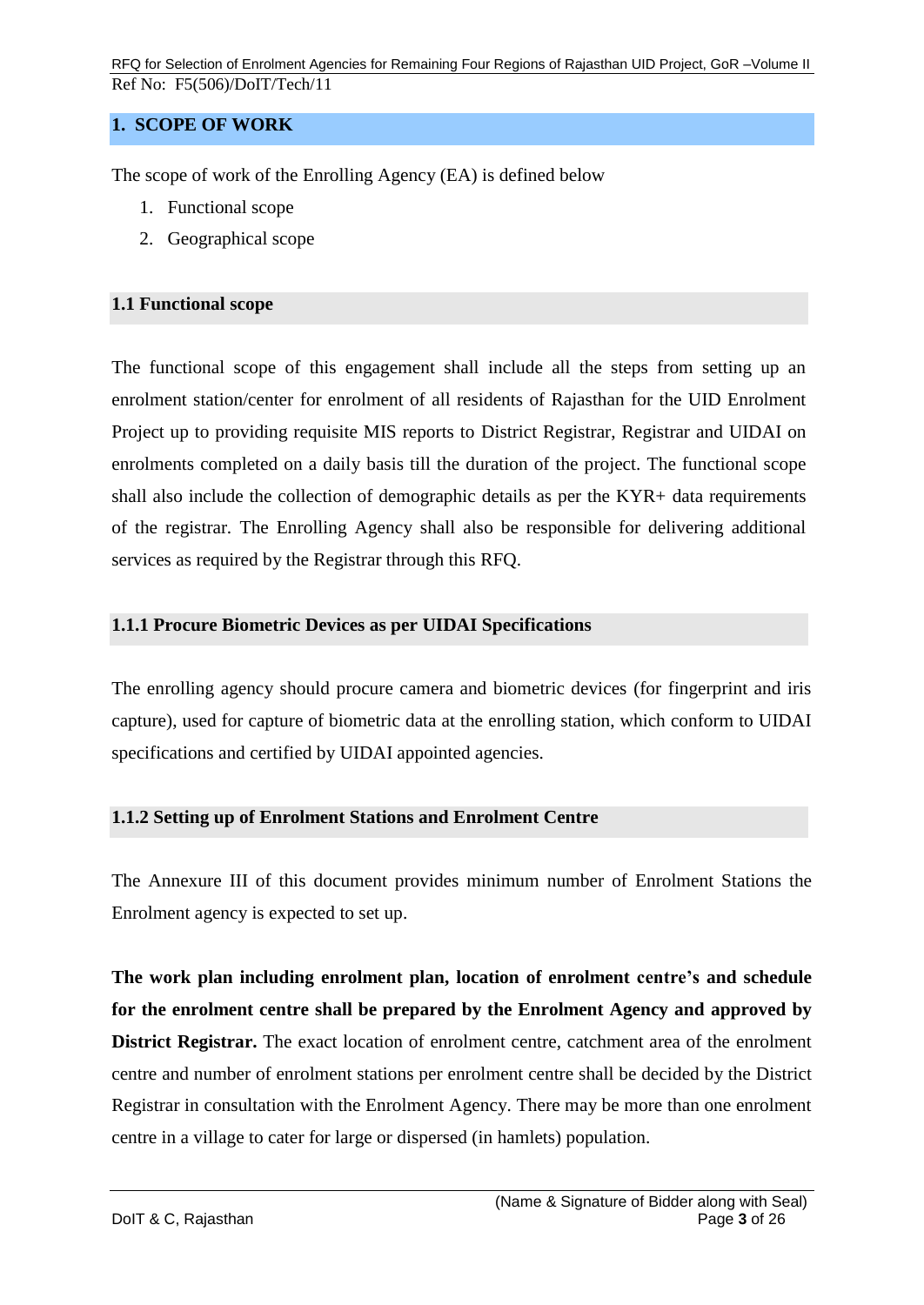A permanent enrolment station in this context would mean an enrolment station that shall be available for entire duration of project at a fixed location. A stationary enrolment station in this context would mean an enrolment station that shall be available at a particular location like school, panchayat office etc. for a period required to complete enrolment of the population in the catchment area assigned. A mobile enrolment station in this context would mean an enrolment station housed in a mobile vehicle with facilities as defined in this section and shall move around in the catchment area (locality) assigned until the enrolment of the target population in the locality is completed.

The process for setting up Enrolment centre, enrolment stations and the enrolment process flow is detailed out in Annexure I at the end of this document. The minimum facilities in the setup are as below.

## **a. Setting up of Enrolment station**

Enrolment Station refers to an individual enrolment booth/enclosure inside the Enrolment Centre. The capture of Demographic and Biometric data is done in this Station.

i. An enrolment station including a mobile enrolment station shall be equipped with all the necessary machinery which include

|              | <b>Mandatory Requirements</b>                                                                                                                                                               |
|--------------|---------------------------------------------------------------------------------------------------------------------------------------------------------------------------------------------|
| $\mathbf{A}$ |                                                                                                                                                                                             |
| A.1          | Laptop/Desktop available(The minimum system, Windows Operating System<br>requirement are defined in Aadhaar Installation Setup Manual; 4 USB / USB hub<br>for connecting biometric devices) |
| A.2          | UIDAI software installed, tested, configured, registered with CIDR as per<br>installation and configuration manual                                                                          |
| A.3          | List of Introducers loaded on laptop                                                                                                                                                        |
| A.4          | UIDAI standards compliant Iris capture devices duly certified by STQC (make &<br>model)                                                                                                     |
| A.5          | UIDAI standards compliant finger print capture devices duly certified by STQC<br>(make & model)                                                                                             |
| A.6          | UIDAI standards compliant digital camera as per UIDAI specifications.                                                                                                                       |
| A.7          | White back ground screen, non reflecting, opaque, ~3ft wide, and with stand<br>, available for taking photographs                                                                           |
| A.8          | Extra monitor for residents to verify their data (15-16" with a resolution above<br>1024x768)                                                                                               |
| A.9          | All devices as per UIDAI standards                                                                                                                                                          |
| A.10         | Working of all equipment at every station tested                                                                                                                                            |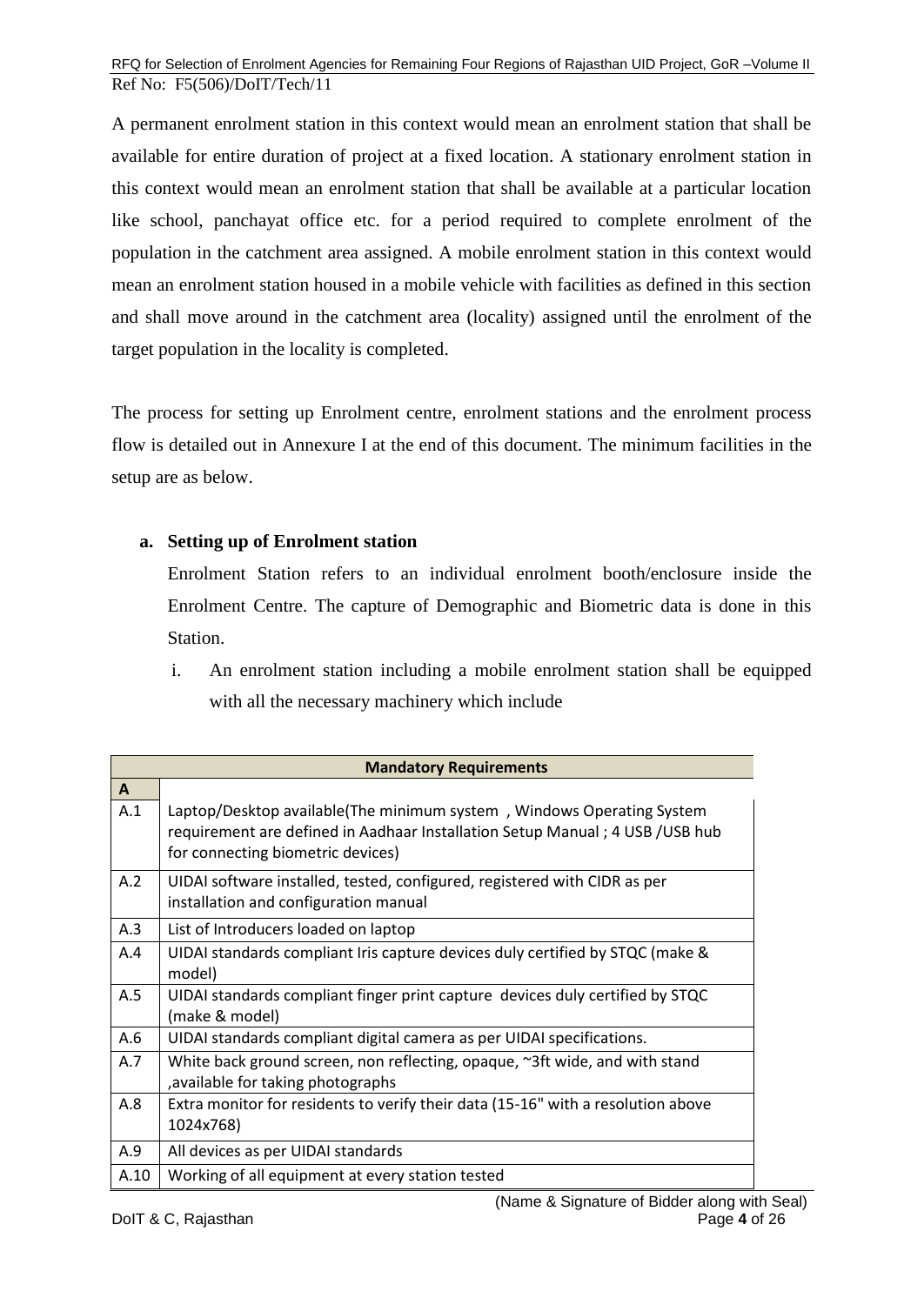| A.11 | Memory Stick for data transfer (4 GB pen drive sufficient for 1 centre/day i.e. ~5<br>stations. Enrolment Centre should maintain a stock of 20 days) |
|------|------------------------------------------------------------------------------------------------------------------------------------------------------|
| A.12 | Printer (A4 laser printer; must print photo with good quality receipt)                                                                               |
| A.13 | Printer Paper( Inventory for 5 stations for 10 days ~ 20 rims)                                                                                       |
| A.14 | Anti Virus / Anti Spyware checks                                                                                                                     |
| A.15 | Data Card /Internet connectivity for Enrolment Client to be online every 24-48 hrs                                                                   |
| A.16 | All Operators and Supervisors enrolled into AADHAAR and registered with CIDR                                                                         |
| A.17 | The pre-enrolment data from the Registrars, if used, is available for import on<br>laptops                                                           |
| A.18 | If Registrar has additional fields to be captured, then the KYR+ software for<br>capturing the KYR+ fields is configured and tested                  |
| A.19 | Sponge for wetting and hand-cleaning cloth available                                                                                                 |

### **b. Setting up of Enrolment Centre**

Enrolment Centre refers to the premises located in the area where the enrolment is being carried out. The process for setting up Enrolment centre is defined in "**Set up Enrolment centre sub process flow'** in Annexure I, Volume II.

One Enrolment Centre can host a single or multiple Enrolment Stations. Following are the specifications for a permanent/stationary/mobile enrolment center.

|              | <b>Mandatory Requirements</b>                                                                                                                                                                  |  |
|--------------|------------------------------------------------------------------------------------------------------------------------------------------------------------------------------------------------|--|
| <sub>B</sub> | <b>Enrolment Centre</b>                                                                                                                                                                        |  |
|              |                                                                                                                                                                                                |  |
| B.1          | Backup power supply (generator) of 2 KVA capacity for every five enrolment<br>stations kept in a centre                                                                                        |  |
| B.2          | Fuel to run the generators                                                                                                                                                                     |  |
| B.3          | Printed enrolment forms for filling data available in sufficient numbers                                                                                                                       |  |
| B.4          | Bubble packed, water resistant, envelopes(CD mailer) for pen drive transfer to<br>CIDR via India Post (2 Envelopes/day/centre. Enrolment Centre should<br>maintain a minimum stock of 20 days) |  |
| B.5          | Preprinted pre-addressed labels for envelopes(2 /day/centre. Enrolment Centre<br>should maintain a minimum stock of 20 days)                                                                   |  |
| <b>B.6</b>   | Data Backup of each station at least twice a day on an external hard disk (backup<br>should be maintained for a minimum period of 60 days).                                                    |  |
| B.7          | Adequate lighting, fans & power points for plugging various biometric devices<br>available                                                                                                     |  |
| <b>B.8</b>   | Local authorities informed of enrolment schedule                                                                                                                                               |  |
| <b>B.9</b>   | Introducers informed of enrolment schedule                                                                                                                                                     |  |
| <b>B.10</b>  | Banner for the Enrolment Centre placed at entrance                                                                                                                                             |  |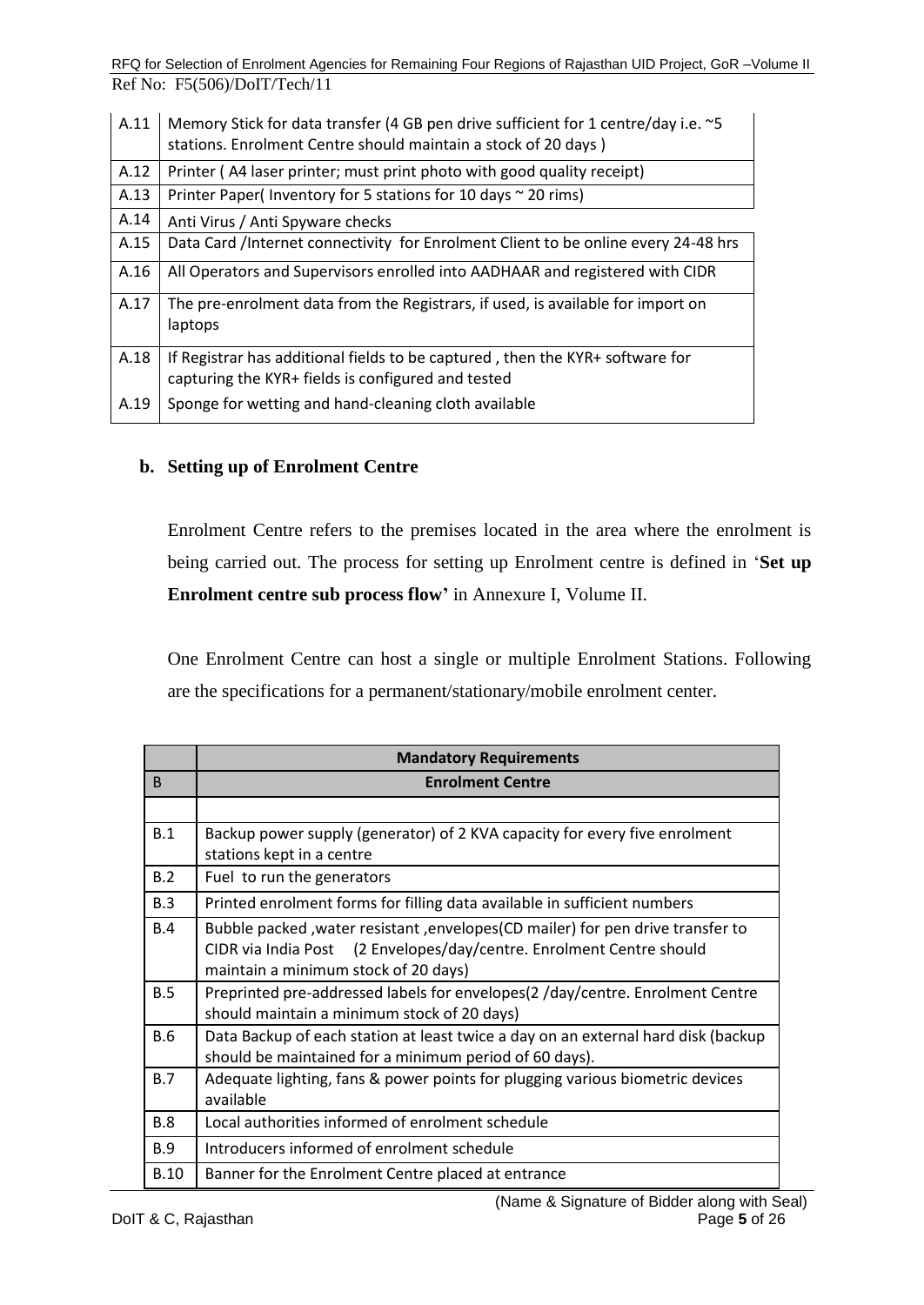| <b>B.11</b> | Posters depicting enrolment process in English & the local language present in<br>visible places                                                                                                                                                                                                                                                     |
|-------------|------------------------------------------------------------------------------------------------------------------------------------------------------------------------------------------------------------------------------------------------------------------------------------------------------------------------------------------------------|
| <b>B.12</b> | Grievance handling Helpline Number and other important numbers displayed<br>prominently inside/outside the enrolment centre                                                                                                                                                                                                                          |
| <b>B.13</b> | The User Manual of the software available for ready reference & operators<br>aware of the same                                                                                                                                                                                                                                                       |
| <b>B.14</b> | Ink pad for taking thumb impressions on consent where resident/introducer is<br>unable to sign                                                                                                                                                                                                                                                       |
| <b>B.15</b> | External Hard disk for taking backup                                                                                                                                                                                                                                                                                                                 |
| <b>B.16</b> | <b>Manned Helpdesk</b>                                                                                                                                                                                                                                                                                                                               |
| <b>B.17</b> | Sufficient number of tables and chairs for enrolment station operators                                                                                                                                                                                                                                                                               |
| <b>B.18</b> | Chairs/benches available in shade for current enrolee                                                                                                                                                                                                                                                                                                |
| <b>B.19</b> | IEC tool Kit for Enrolment Centre (It is duty of EA to collect all IEC material<br>required at enrolment centre (IEC Tool kit) from Registrar/District-Registrar. EA<br>will further post all such IEC material in and around EC as per UIDAI guidelines<br>and as required by Registrar / District Registrar before starting enrolments at a<br>EC. |
| <b>B.20</b> | Photocopier for xerox of resident's PoI, PoA and other documents                                                                                                                                                                                                                                                                                     |

Other Requirements at Enrolment Centre are listed as below:

| <b>Desired</b> |                                                                                                                                                                                  |  |
|----------------|----------------------------------------------------------------------------------------------------------------------------------------------------------------------------------|--|
| $\mathsf{C}$   | <b>Other Logistics</b>                                                                                                                                                           |  |
| C.1            | Mobile phone/Land phone/Internet available for immediate communication with<br><b>UIDAI</b> / Registrars etc                                                                     |  |
| C.2            | <b>Extension box for Power Cord</b>                                                                                                                                              |  |
| C.3            | Water, soap and towel for cleaning hands                                                                                                                                         |  |
| C.4            | Drinking water facility available                                                                                                                                                |  |
| C.5            | Hall / room spacious & furniture organized to minimize movement of enrolee<br>while capturing biometric information                                                              |  |
| C.6            | At least one station is suitable for physically challenged, pregnant women, women<br>with infants and elderly enrolees. This station is clearly marked with a visible<br>banner. |  |
| C.7            | Carry cases for all devices available                                                                                                                                            |  |
| C.8            | Material for cleaning biometric instruments and laptops as specified by device<br>manufacturers                                                                                  |  |
| C.9            | A separate enclosure to enrol "purdah-nasheen" women available                                                                                                                   |  |
| C.10           | Sufficient no. of operators available for job rotation & preventing operator fatigue                                                                                             |  |
| C.11           | Lady operators / volunteers to assist women enrolees                                                                                                                             |  |
| C.12           | Security arrangement in place to stop enrolees from carrying bags / suitcases or<br>any other material into the enrolment centres                                                |  |
| C.13           | A ramp is provided for disabled and old age people                                                                                                                               |  |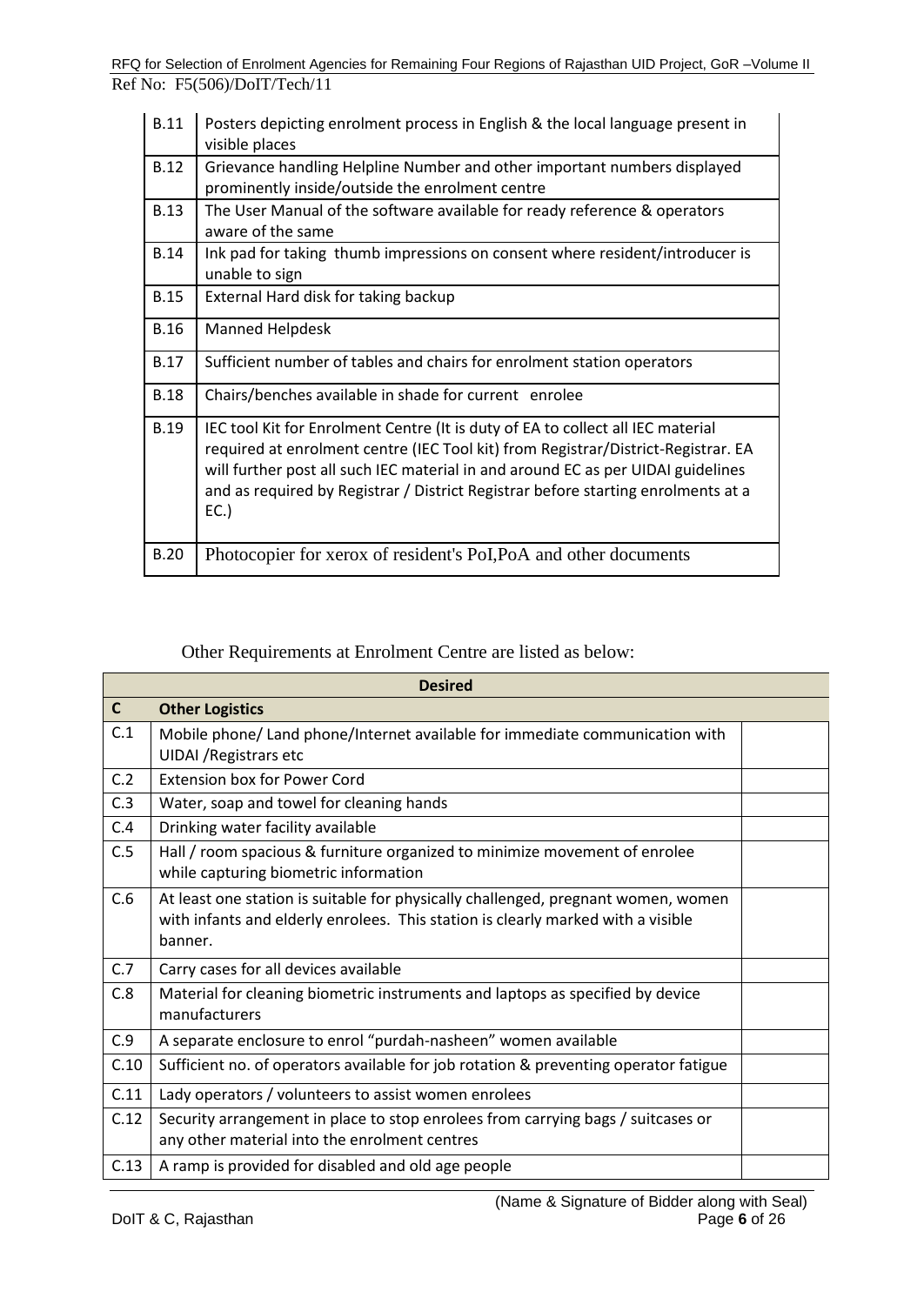| C.14 | First aid kit available                                                                                                |  |
|------|------------------------------------------------------------------------------------------------------------------------|--|
| C.15 | ORS kit available for areas in extreme heat conditions                                                                 |  |
| C.16 | GPS Receiver (USB/built in)                                                                                            |  |
| C.17 | Bar Coded Stickers (Optional as per Registrar's mandate)                                                               |  |
| C.18 | Bar Code Reader (Optional as per Registrar's mandate)                                                                  |  |
| C.19 | Chairs/benches available in shade for waiting enrolees                                                                 |  |
|      | <b>Enrolment Center - Health &amp; Safety Considerations</b>                                                           |  |
| D.1  | All the electrical equipment are properly earthed                                                                      |  |
| D.2  | All wiring on the floor or along the walls properly insulated                                                          |  |
| D.3  | Wiring required for the generator backup and for connecting the various devices<br>used for enrolment neatly organized |  |
| D.4  | Fuel for generator or any other inflammable material stored away from the<br>enrolment area                            |  |
| D.5  | Fire safety equipment available handy                                                                                  |  |
| D.6  | Power generator kept sufficiently away from the enrolment stations                                                     |  |
| D.7  | Local Emergency Help numbers available at the center & operators aware of the<br>same                                  |  |

- i. An enrolment center shall be manned by a supervisor and technical personnel in addition to the operators at the enrolling stations. A ratio of 5:1 operators to supervisors as well as operators to technical staff subject to a minimum of one supervisor per one enrolment centre should be maintained by the Enrolment Agency.
- ii. **The premises of the enrolment center shall be provided by the District Registrar. Above premise should be a lockable premise with electric supply as far as possible (Electricity charges will be borne by District Registrar for above premises). Providing other infrastructure like tables, chair, electric fan etc. will be responsibility of EA only.**

**However the enrolling agency shall ensure required infrastructure like power (if not already available) etc. with the help of the local body authorities. In cases where such facilities are not available, the enrolling agency shall be responsible for providing alternate arrangements like power generator including fuel etc. at their own cost.**

- iii. An area in the enrolment center shall be clearly demarcated for enrollees waiting to be enrolled and facilities for seating should be provided.
- iv. **A helpdesk manned by operator** must be provided at each EC by the EA.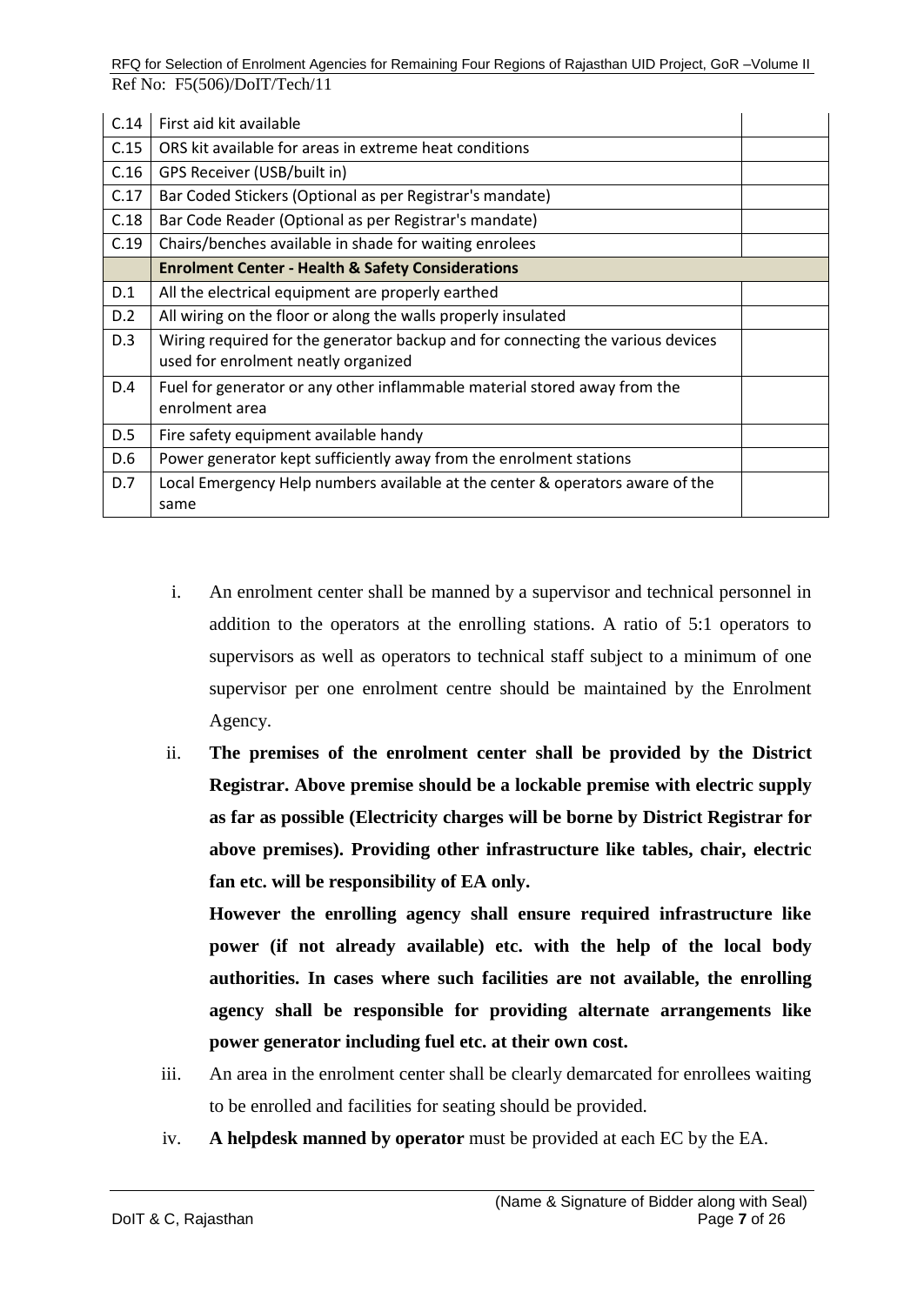- v. In case of mobile enrolment centers/stations also, the decision on frequency/period of availability shall be decided by the District Registrar based on density of population, geographical terrain etc.
- vi. Key figures on the enrolment stations/centers are provided separately in Annexure III of Volume II.
- vii. Safety and security of all equipments and EA"s manpower will be responsibility of Enrolment Agency only. EA may opt for insuring his assets at his own cost. Any delay in enrolment due to theft/damage/crash etc. of equipments and other infrastructure will not be accepted and will be attributed to Enrolment Agency"s performance.

## <span id="page-7-0"></span>**1.1.3 Hire & Train Manpower for Enrolment**

## **A. Manpower for Project Administration**

The Enrollment Agency will deploy following managerial staff per district for the project execution.

- i. Project Manager ( at least 1 per district)
	- a) He/she would be overall in charge for project implementation and have the overall responsibility for the project, supervision, monitoring and implementation.
	- b) He/ she would be the single point contact for the District Registrar/ Registrar
	- c) He/she Should be a post-graduate/MBA with minimum 8 years of work experience of which 4 years should be as a Project Manager.

## ii. Assistant Project Manager ( at least 1 per district)

- a) He/she should supporting the Project Manager in execution of the Project
- b) Should be a graduate with minimum 5 years of work experience of which 2 years should be as a Project Manager.

## **B. Manpower for Enrolment Station/Centre:**

The Enrolling Agency shall hire manpower to operate the enrolment station/center as per the guidelines prescribed by UIDAI.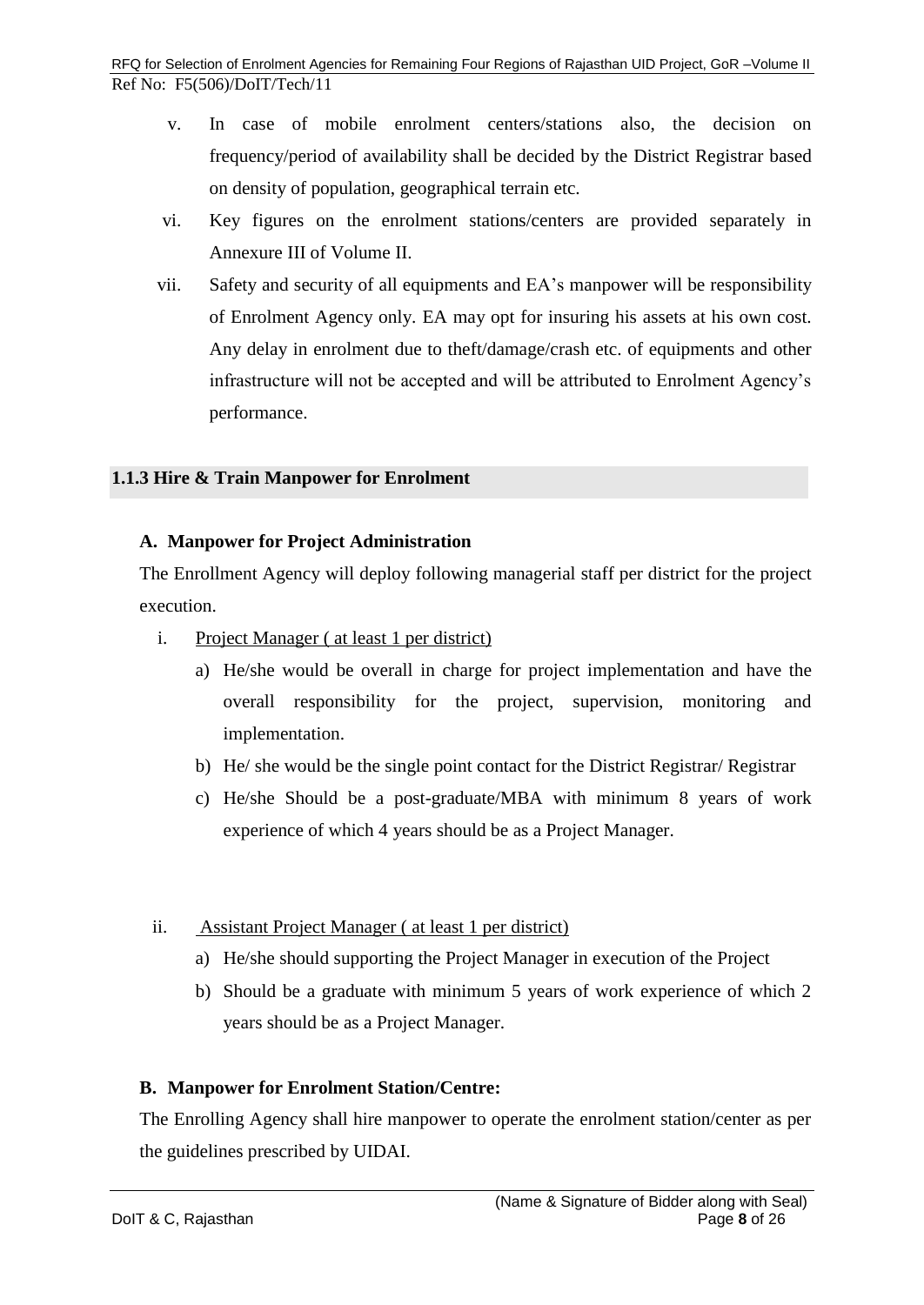- i. Operator: The enrolling agency shall hire manpower (operator) to execute enrolment at the enrolment stations as per the criteria provided below
	- 1. The operator should have passed Matriculation
	- 2. The operator should have a basic understanding of operating a computer and should be comfortable using the computer.
	- 3. The operator should have undergone training on the various equipment and devices to be used during enrolment.
	- 4. The operator should have passed the Operator test for UID enrolment and certified from a testing and certifying agency authorized by UIDAI.
- ii. Supervisor: The enrolling agency shall hire Supervisors to supervise enrolment at the enrolment centers as per the criteria provided below
	- 1. The supervisor shall preferably a graduate
	- 2. The supervisor shall have a good understanding and experience in using a computer.
	- 3. The supervisor should have undergone training on the various equipment and devices to be used during enrolment.
	- 4. The operator should have passed the Supervisor test and certified from a testing and certifying agency authorized by UIDAI.
- iii. Technical personnel : The enrolling agency shall hire Technical personnel to provide technical support during enrolment at the enrolment centers as per the criteria provided below
	- 1. The Technical personnel shall be a Graduate and have a certification/experience on hardware/software trouble shooting and maintenance
	- 2. The Technical personnel shall have a good understanding and experience in using a computer.
	- 3. The Technical personnel should have undergone training on the various equipment and -- devices to be used during enrolment.
	- 4. The Technical personnel should have passed the Technical personnel test and certified from a testing and certifying agency authorized by UIDAI.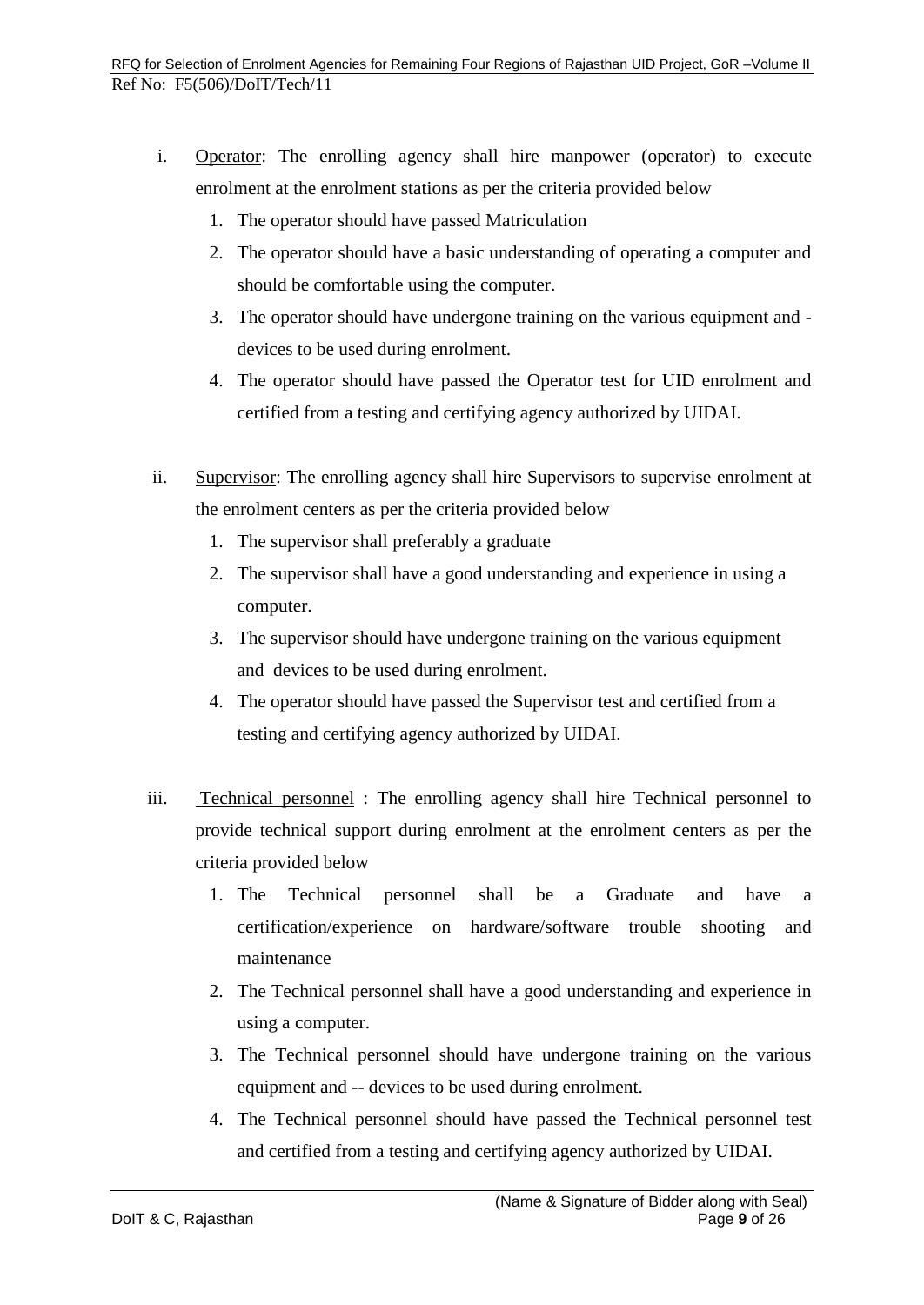- iv. Helpdesk Operator: The enrolling agency shall hire manpower to man helpdesk at the enrolment centers as per the criteria provided below
	- 1. The Helpdesk Operator should have passed Matriculation
	- 2. The Helpdesk Operator should know English and Hindi.
	- 3. The Helpdesk Operator should have a basic understanding of enrolment form
	- 4. The Helpdesk Operator should have basic knowledge on enrolment and biometric capturing process.
	- 5. The Helpdesk Operator should aid citizens in providing enrolment form, filling up enrolment forms, addressing queries on form filling etc.
	- 6. The Helpdesk Operator should also receive any complaints or grievances of citizens with regards to the UID enrollment process. Where applicable, the helpdesk operator may call the central call centre/District Registrar (as per need), receive clarification on issues and notify the citizen of the same.
	- 7. The Helpdesk Operator should help verify the POI and POA documents
- v. Induction training: After hiring the personnel as described above, the Enrolment Agency should impart induction training on the various activities involved in the enrolment process to enable them to understand and adjust to the local situation. The induction training is to be given just before actual deployment of the personnel for enrolment operations and shall be compulsory. The period of induction training shall be from 10 to 15 days.

EA must submit Resume of project management manpower (Project manager and assistant project manager) with District Registrar within 2 weeks of issuance of work order. Also list of all its manpower must be shared with District Registrar prior of commencement of project.

### **Training of Manpower**:

The EA shall identify resources to employ in the Enrolment operations, get them trained and certified and then deploy them on the enrolment stations. UIDAI shall empanel training institutes to impart training in UIDAI prescribed enrolment operations. EAs may opt for engaging specialized training agencies (only those who have been empanelled with UIDAI)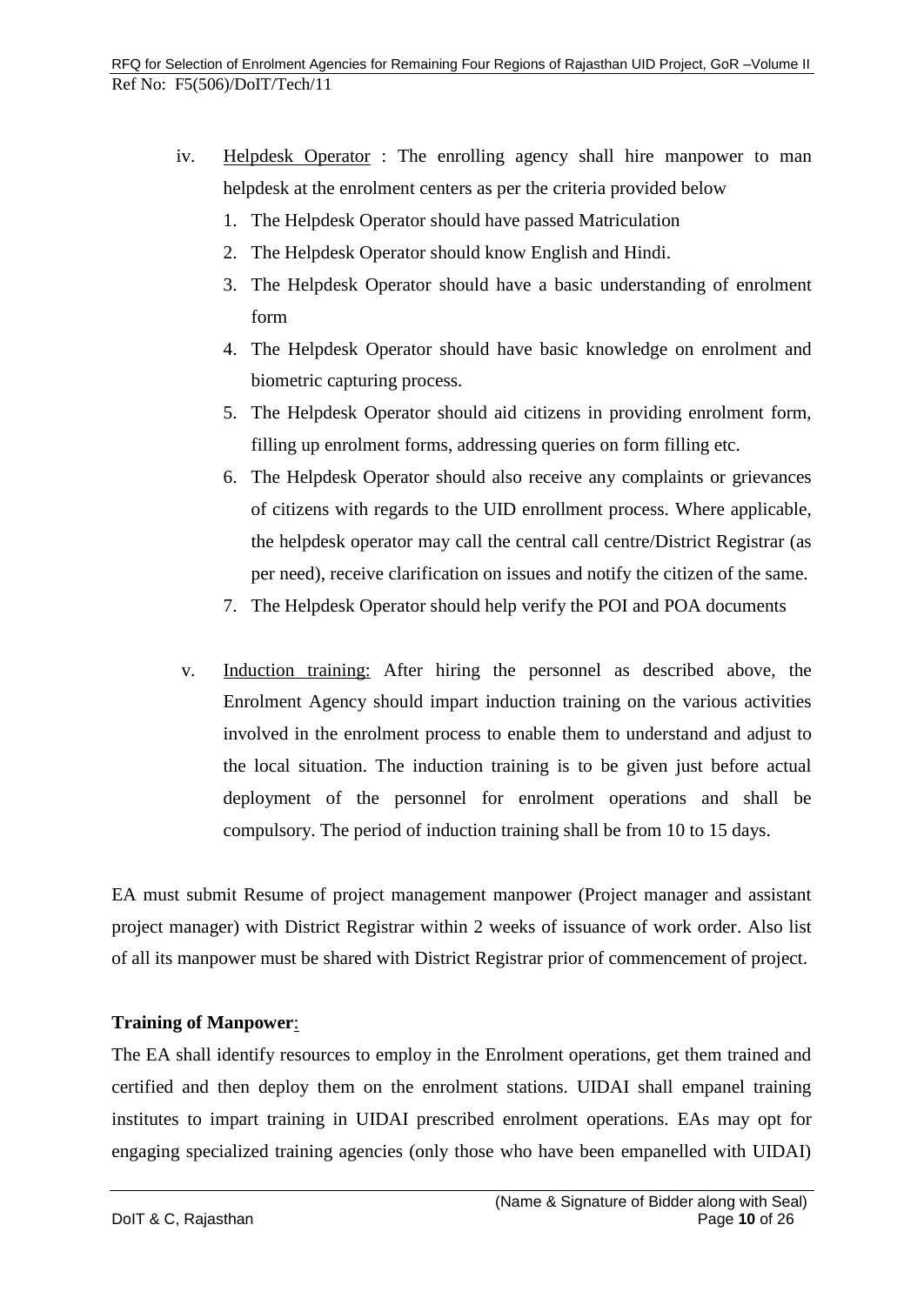for providing training to its Enrolment personnel. However the enrolling agencies may also train their own manpower subject to certain conditions as prescribed below.

- 1. The training schedule and content shall be as prescribed by UIDAI on its website.
- 2. The Enrolment agency may prefer to have master trainers onboard. Master trainers shall be identified by the Enrolment agency from its pool of trainers and get them trained by UIDAI/ its representative as per its schedule. Master trainers shall train the trainers.
- 3. The Enrolment agency shall have the requisite number of trainers for training its personnel. Trainers have to be trained by the Master trainers and should have passed the certification exam.
- 4. The training and enrolment operations shall be separate activities.
- 5. Duration of the training will vary depending on the category/ level of the participant and shall be prescribed by UIDAI on its website.
- 6. The enrolling agency providing in-house training shall translate the training material into local language and hand it over to the course participants.
- 7. The Enrolment agency shall ensure the availability of the requisite infrastructure for imparting training which shall include

a. Availability of at least two sets of the equipment and gadgets listed in 1.1.2.a above.

b. Certified trainers

- 8. The size of a batch for training shall not exceed 40 per batch.
- 9. The training schedule and contents for training shall be defined by UIDAI/its representative.
- 10. The manpower trained by the Enrolling Agency/Empanelled training agency shall be considered qualified only after passing the Certifying test conducted by a Testing and Certifying Agency authorized by UIDAI. Therefore the agency shall coordinate with the testing agency for testing and certifying its trainees.
- 11. The agency shall be subject to process audits for training from time to time by UIDAI/ its representative.

Indicative training modules and duration is provided in Annexure III B of Volume II. Alternatively an individual can undergo self training based on the content provided on the UIDAI website and attend the certification test. Upon successful certification the individual is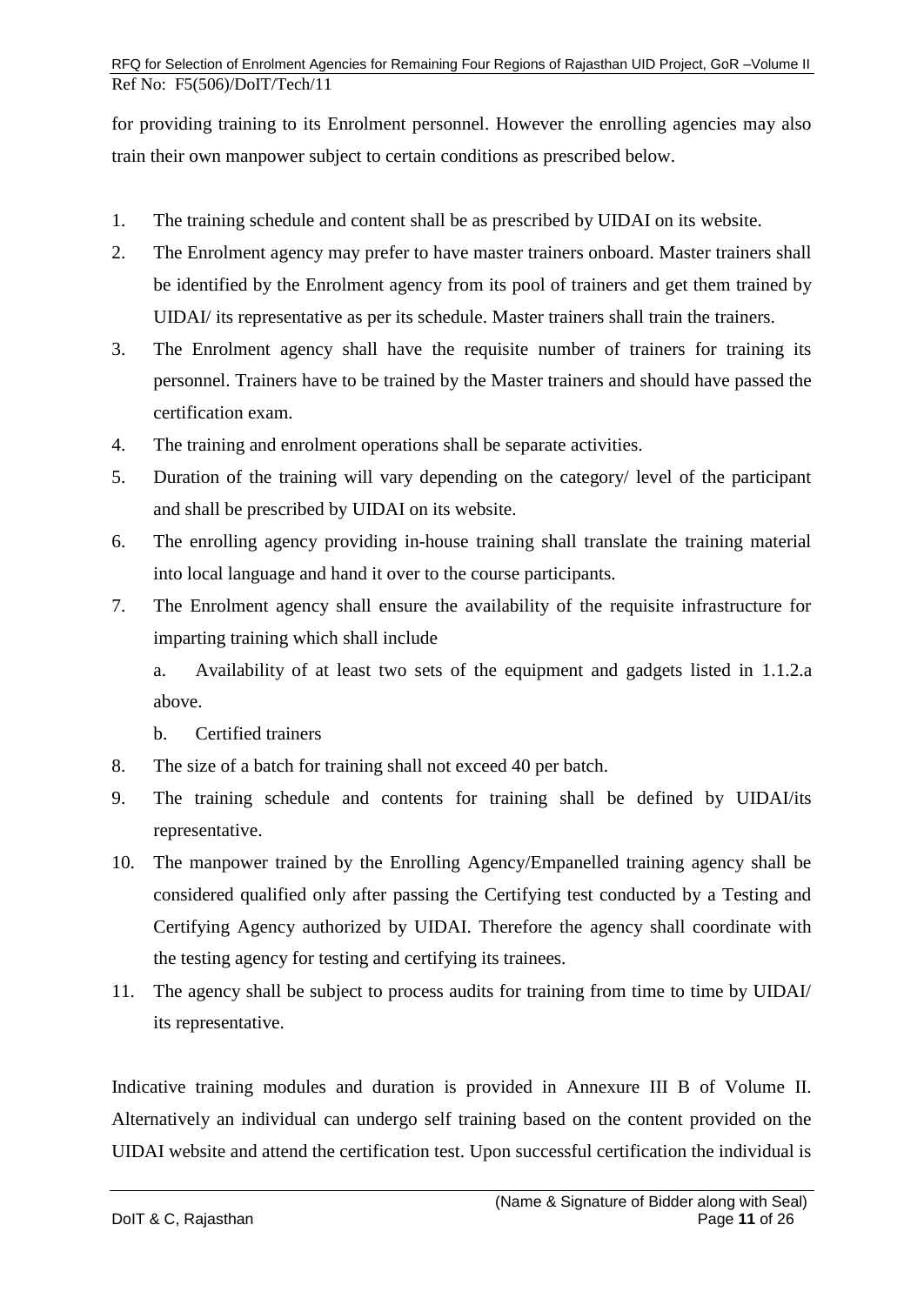deemed competent to perform in the role he is certified and can be hired by the Enrolment agencies for enrolment operations.

# <span id="page-11-0"></span>**1.1.4 Conduct Enrolment Operations as per Standard Processes specified by UIDAI/Registrar**

Prior to the commencement of the Enrolment operations the Enrolment Agency shall work closely with the local governing bodies, key introducers in publicizing the UID, its importance and schedule for UID registration in that location. During the enrolment operation also publicity and awareness shall be done in coordination with the local authorities to encourage UID registrations. All content and material for such publicity will be jointly worked by UIDAI/Registrar/District Registrar and shall conform to specifications laid down by UIDAI.

The Enrolment Agencies would use the software provided by the UIDAI/Registrar for the collection of demographic data and the biometric data. The software will be supported by a User Manual.

UIDAI has defined clear-cut standard processes for enrolment as mentioned hereunder.

## **Step 1a: Collect demographic data after due verification as prescribed by UIDAI**

Please refer to Annexure I of Volume II for detailed standards and guidelines for demographic data collection. Registrar will facilitate the EA in providing pre-enrolment data available with state, if required by EA and agreed by the Registrar. Please refer to Resident Enrolment Process document for the detailed process flow and description of capturing Demographic and Biometric data capture. **Please note that the enrolment agency shall be responsible for printing of the enrolment forms, acknowledgement receipts etc. at their own cost. Format of enrolment form and acknowledgement receipts will be provided by Registrar/UIDAI.** Enrollees PoI, PoR, DoB and other documents as required by Registrar should be photocopied by EA at his own cost. It will be duty of EA to help resident in getting them verified by designated verifier. Verifier will be appointed and monetarily incentivized by District Registrar directly on the basis of number of successful UID generated for residents who were verified by particular verifier.

## **Step 1b: Collect demographic data after due verification as prescribed by Registrar**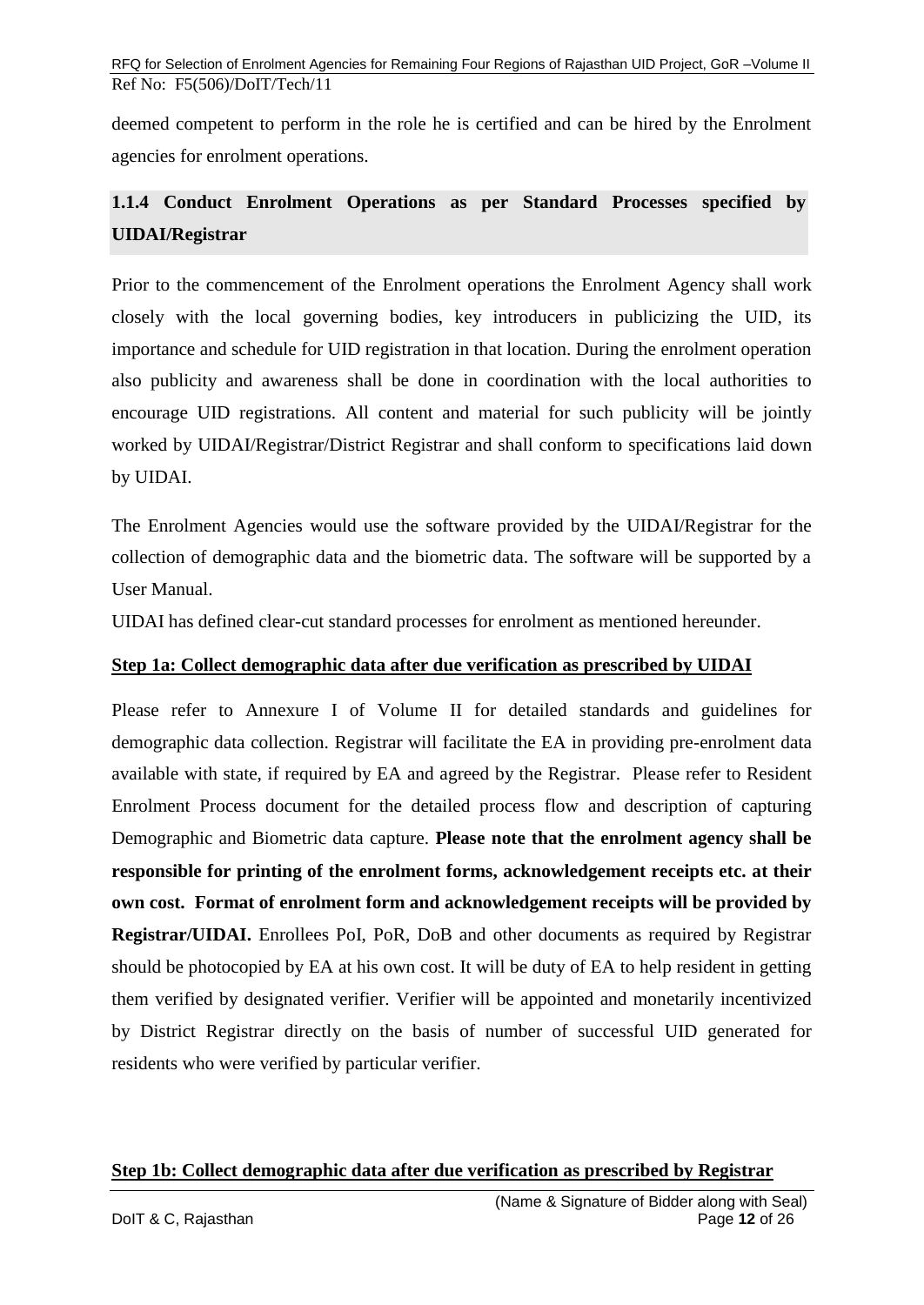Enrolment agency will be required to capture less than or equal to Eight  $(<=8)$  KYR+ fields of each enrollee and also get his consent for the same. **Detailed information of KYR+ fields, guidelines for capture of the KYR+ data and mechanism to transfer data to Registrar shall be communicated to successful bidder by Registrar/District Registrar.** Software to capture KYR+ fields will be provided by Registrar/UIDAI to successful bidder.

### **Step 2: Collect Biometric data from the enrollees as prescribed by the UIDAI**.

Please Refer to Annexure I of Volume II for detailed standards and guidelines for capture of Biometric data.

#### **Step 3: Get consent letter and generate acknowledgement receipt.**

After the demographic and biometric details are captured, the enrolment operator shall show the demographic data to the enrollee and get his consent. If needed any corrections are made to the data and signed off by the operator by providing his finger prints. All exceptions need to be signed off by the Supervisor. A consent letter has to be printed and the signature/ thumb impression of the enrollee obtained and the letter filed. An acknowledgement receipt is simultaneously printed which is provided to the enrollee as a reference.

### **Step 4: Data backup and transfer:**

EA must ensure data backup at least twice a day on external media. The KYR demographic data along with biometric data thus collected would be transmitted to the UIDAI for a process of de-duplication and allotment of the AADHAAR Number. The KYR demographic data along with biometric data and KYR+ data must be submitted with Registrar.

### **Step 5: Index and Store PoI, PoR,DoB and other required documents of enrollees**

Enrollees PoI, PoR, DoB and other documents as required by Registrar should be indexed and stored temporarily by EA. These documents must further be submitted by EA with District Registrar at a location required by District Registrar. Further guidelines regarding this process will be made available to successful bidder.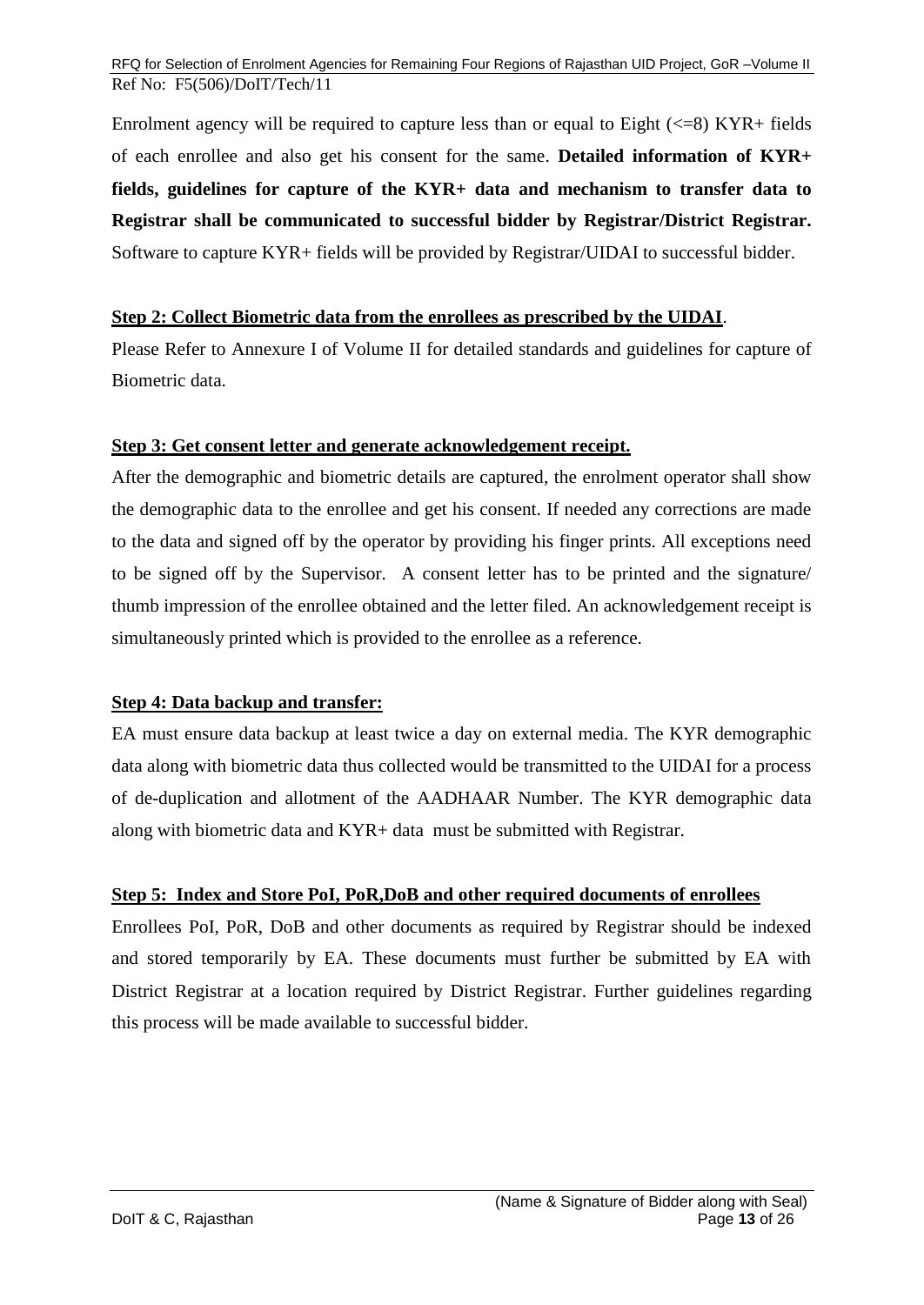Please refer to the Guidelines for enrolment, available on [www.uidai.gov.in,](http://www.uidai.gov.in/) for detailed process flows of the various activities in the Enrolment process as prescribed by UIDAI. Process flow for Enrolment operations is as given below:

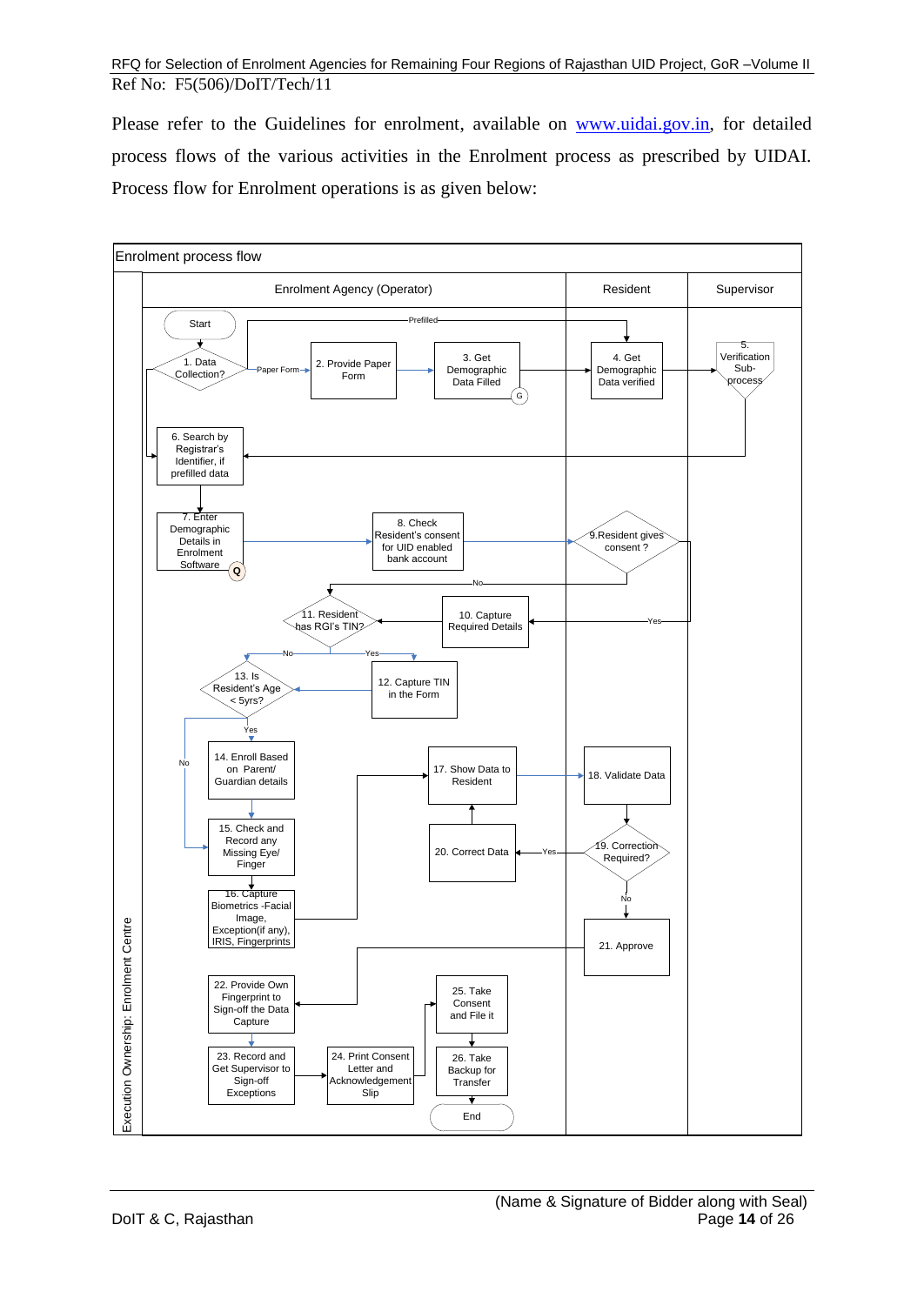#### <span id="page-14-0"></span>**1.1.5 Send Enrolment Data to CIDR and Registrar**

The UIDAI will separately prescribe the methods by which the data has to be transferred to the Authority for storage in Central Identities Data Repository (CIDR). The guidelines from UIDAI will relate to the transfer of data into specific memory devices and transporting them through a secure network or physically by the postal or courier services to the address which will be specified. The enrolling agencies are therefore advised to obtain these instructions before they proceed to collect the demographic and Biometric Data of the willing enrollees. The UIDAI will also issue separate instructions on the form of capture and storage for the PoI and PoA documents.

**Registrar/District Registrar will make arrangements to store the enrolment data which includes demographic data for KYR along with biometric data and KYR+ demographic data. Verified copies of PoI, PoR and other KYR+ field verification documents will be stored by District Registrar. However till the time of handover of physical documents to District-Registar, it will be duty of EA to store safely the documents with him Instructions regarding data transfer, storage and backup of data, storage and transfer of physical documents will be issued by Registrar/District Registrar to successful bidder.**

### <span id="page-14-1"></span>**1.1.6 Additional Services to be provided by the Enrolment Agency**

- 1. Photocopy, index and store PoI, PoA, KYR+ fields verification and other required documents
- 2. Provide a detailed learning report to Registrar and District Registrar at the end of three months from the date of Letter of Intent for districts or whenever required by District Registrar, end of Round I and end of Round II of enrolment.
- 3. Comply with audit activities by Registrar/District Registrar/UIDAI or other designated agencies
- 4. Comply with instructions regarding data transfer, storage and backup by Registrar/District Registrar.
- 5. Pre-enrolment activity **may be taken up** by Enrolment Agency in consultation with District Registrar.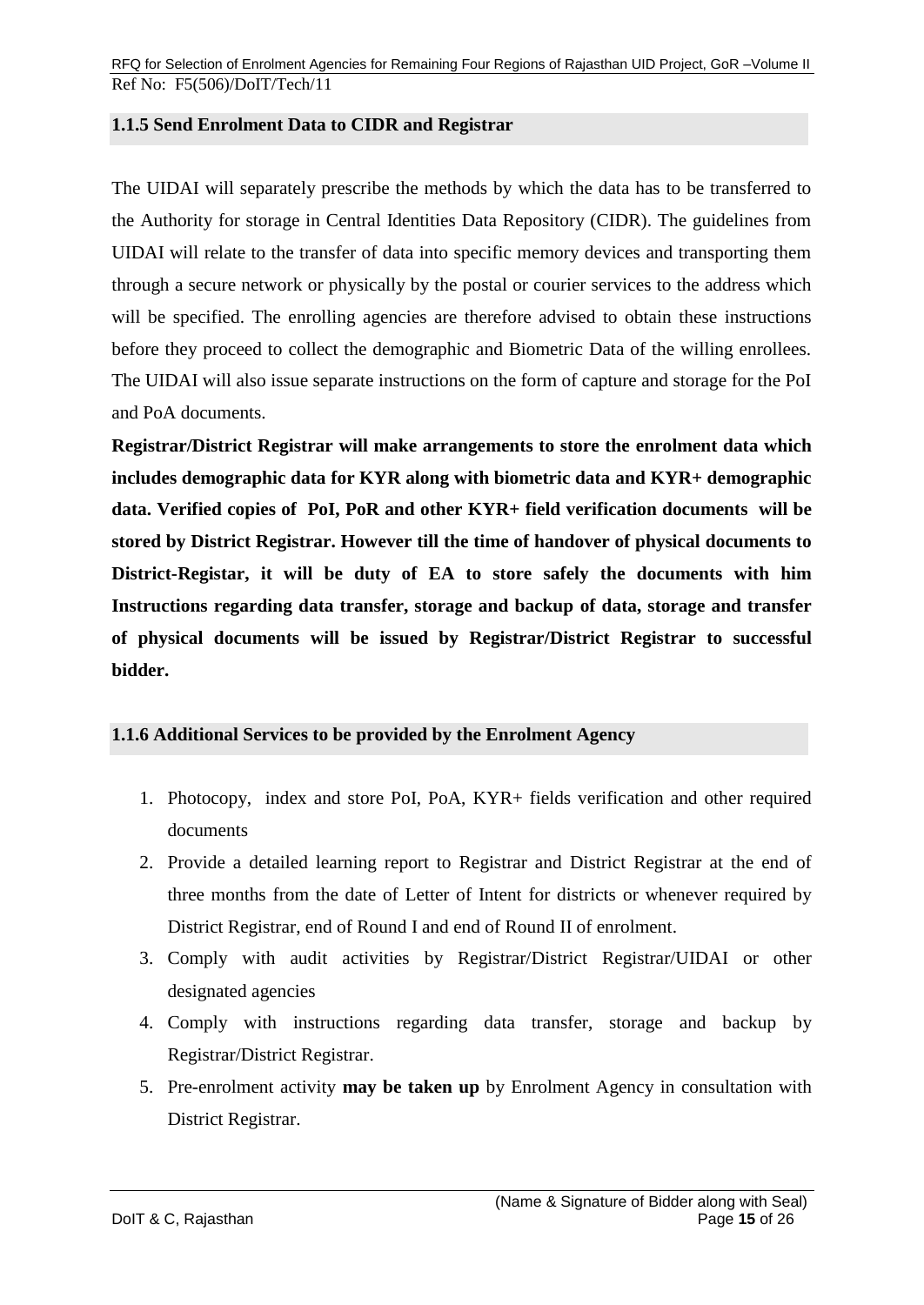Any other additional services related to project and within general scope of work will be communicated to successful bidder. No extra payment will be made for these services.

#### <span id="page-15-0"></span>**1.1.7 Privacy & Security**

Enrolling agencies are responsible to make sure that the data is kept in a very secure and confidential manner and under no circumstances, shall they neither use the data themselves nor part with the data to any other agency other than the UIDAI/ Registrar/District Registrar. Mechanisms to ensure the same have to be put in place by the Enrolling agency and shall be subject to audit by UIDAI/Registrar/District Registrar/their representative from time to time. The EA shall design and implement the processes and procedures for effective asset management for IT infrastructure.

#### <span id="page-15-1"></span>**1.1.8 Provide Electronic MIS Reports on Enrolment Status Daily**

Operator shall send Enrolment statistics on enrolment status to Registrar/District Registrar/UIDAI on a daily basis. The formats and contents of the MIS reports shall be decided by the UIDAI/Registrar/District Registrar. Cost for infrastructure, operations and communication for sending MIS report through internet/ mobile telephony will be borne by bidder.

#### <span id="page-15-2"></span>**1.2 Geographical Scope**

The geographical scope of work for enrolment operations shall include the areas that shall be catered to by the Enrolment agency by setting up enrolment stations as specified in Annexure III of Volume II. The geographical locations/area and the population for that geographical location/area to be catered to by the Enrolment Agency is as mentioned in Volume I Section 4 (Data Sheet).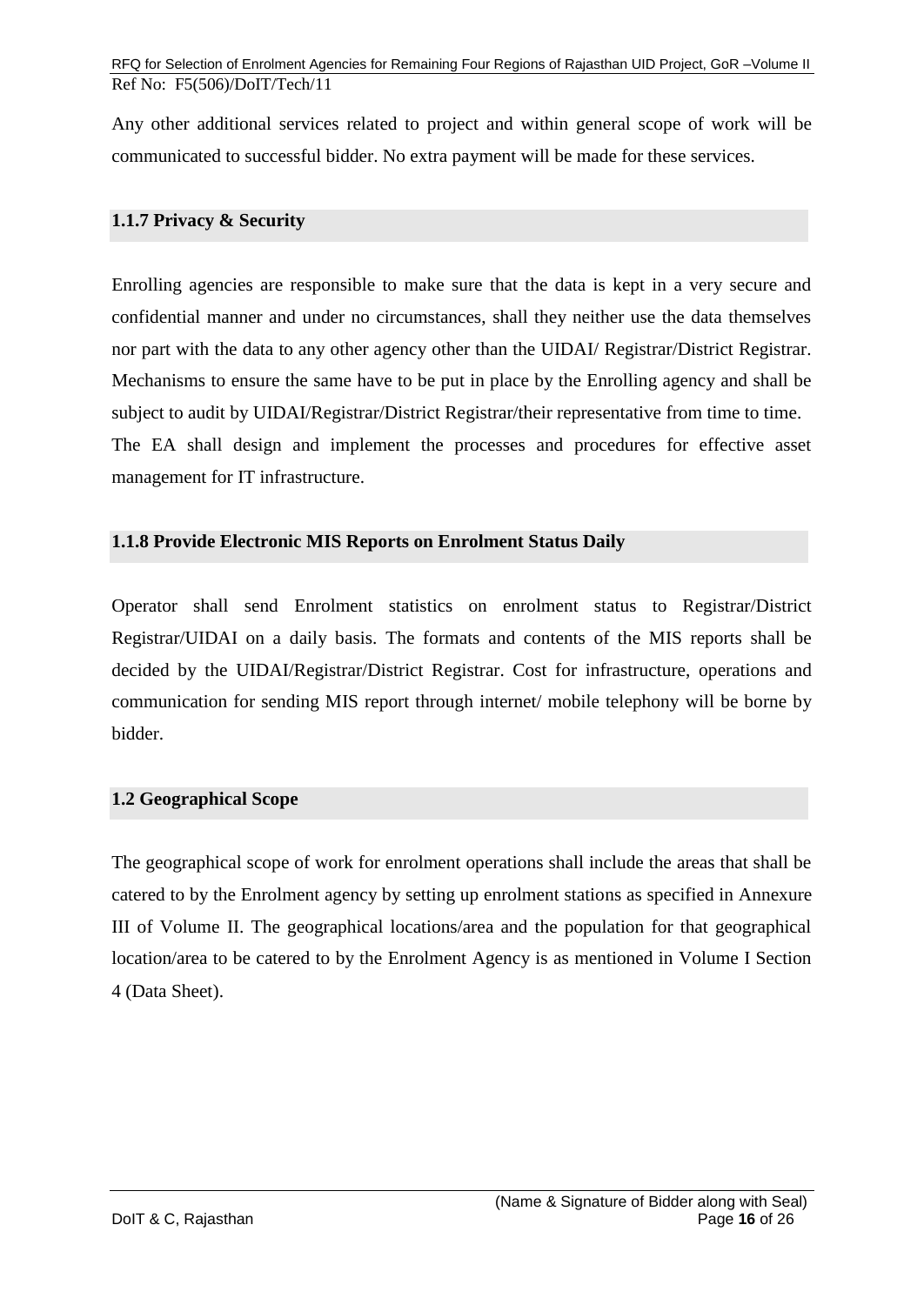## <span id="page-16-0"></span>**1.3 Service Levels**

| SI.            | <b>Performance Indicator</b>                                                                                                                                                                                                                                                                                                                                                                           | <b>Service Level Metric</b>                                                                                                                                                                                                                                                                                                                            | Penalty on breach of                                                                                                                                                                                                                                       |
|----------------|--------------------------------------------------------------------------------------------------------------------------------------------------------------------------------------------------------------------------------------------------------------------------------------------------------------------------------------------------------------------------------------------------------|--------------------------------------------------------------------------------------------------------------------------------------------------------------------------------------------------------------------------------------------------------------------------------------------------------------------------------------------------------|------------------------------------------------------------------------------------------------------------------------------------------------------------------------------------------------------------------------------------------------------------|
| No.            |                                                                                                                                                                                                                                                                                                                                                                                                        |                                                                                                                                                                                                                                                                                                                                                        | service level (imposed                                                                                                                                                                                                                                     |
|                |                                                                                                                                                                                                                                                                                                                                                                                                        |                                                                                                                                                                                                                                                                                                                                                        | monthly)                                                                                                                                                                                                                                                   |
| 1              | Availability of Minimum Number<br>Enrolment<br>Station<br>(ES)<br>of<br>operational<br>elaborated<br>as<br>in<br>Annexure III (To be verified by<br>CIDR reports).<br>Note: ES should mandatorily<br>connect to CIDR at least twice a<br>week.                                                                                                                                                         | Actual number of days<br>when<br>ES<br>a<br>is<br>not<br>operational<br>will<br>be<br>calculated.<br>However days for transit<br>and rest days (if any) as<br>per agreed work plan will<br>not be calculated for<br>penalty.<br>At least 25% of minimum<br>specified ES should be<br>operational<br>within<br>4<br>weeks of issuance of<br>work order. | Rs. 300/- per Enrolment<br>per calendar day<br>Station<br>instance<br>for<br>every<br>οf<br>violation.<br>Contract will be liable for<br>termination<br>if<br>penalty<br>imposed for such violation<br>exceeds Rs 3.00 (three)<br>lacs in particular month |
| $\overline{2}$ | Data Transfer to                                                                                                                                                                                                                                                                                                                                                                                       | 100%<br>of<br>minimum<br>specified ES should be<br>operational<br>within<br>8<br>weeks of issuance of<br>letter of Award of Work<br>Within 7 days from the                                                                                                                                                                                             | INR 500 per calendar day                                                                                                                                                                                                                                   |
|                | the Registrar/ agency nominated<br>by Registrar                                                                                                                                                                                                                                                                                                                                                        | of<br>enrolment<br>date<br>(excluding<br>enrolment<br>date)                                                                                                                                                                                                                                                                                            | per enrolment station for<br>such default                                                                                                                                                                                                                  |
| 3              | Rejection of enrolment by UIDAI (<br>Rejection attributed to EA which<br>is normally due to following)<br>Data<br>entry<br>like<br>1.<br>errors<br>mismatch<br>of<br>photo<br>and<br>gender, missing KYR fields<br>etc.:<br>like<br>quality<br>2.<br>data<br>poor<br>unrecognizable<br>photo,<br>fingerprint and iris scan<br>Due<br>to<br>unauthorized<br>3.<br>machine, operator, supervisor<br>etc. | number<br>of<br>Actual<br>rejections<br>will<br>be<br>calculated                                                                                                                                                                                                                                                                                       | Rs 50 per rejection of<br>enrolment by UIDAI/CIDR                                                                                                                                                                                                          |
| 4              | Rejection of KYR+ demographic<br>data or photocopied documents<br>due to incompleteness or poor<br>quality during inspection of a<br>batch<br>size<br>sample<br>by<br>Registrar/District Registrar/Third                                                                                                                                                                                               | 1.All required documents<br>should be photocopied<br>2. No Mismatch between<br>KYR+ fields in enrolment<br>form<br>and<br>acknowledgement slip.                                                                                                                                                                                                        | Rs 200 per rejection<br>If rejection is greater than<br>5% of batch size, then NO<br>payment will be made for<br>that batch (i.e.10% of the                                                                                                                |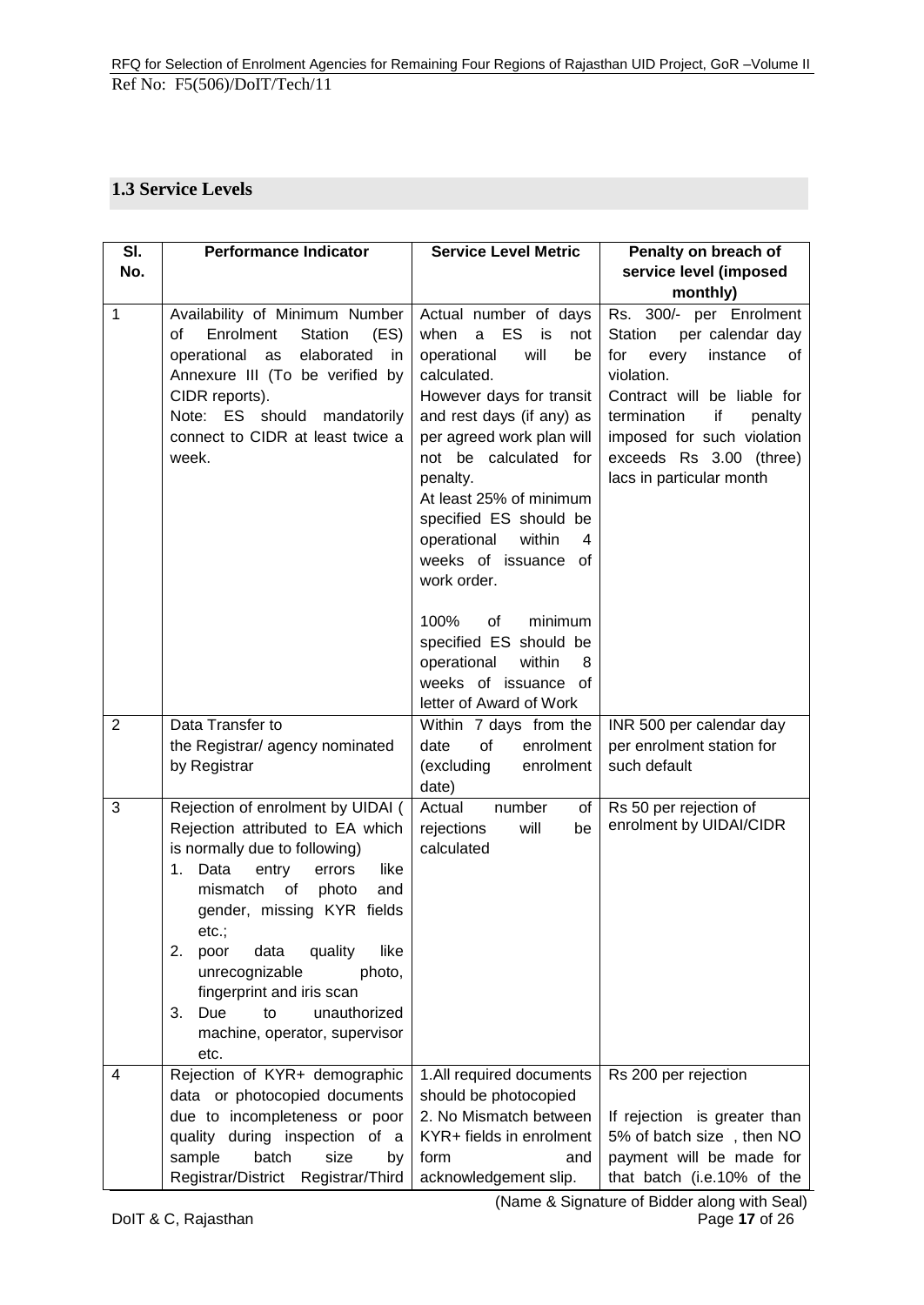|                | party<br>agency<br>appointed<br>by<br>registrar/District Registrar                                                                                                                |                                                                                                                                                                                                                                                                                                                                                                                                                                                                                                        | enrolment<br>for<br>that<br>cost<br>batch).                           |
|----------------|-----------------------------------------------------------------------------------------------------------------------------------------------------------------------------------|--------------------------------------------------------------------------------------------------------------------------------------------------------------------------------------------------------------------------------------------------------------------------------------------------------------------------------------------------------------------------------------------------------------------------------------------------------------------------------------------------------|-----------------------------------------------------------------------|
| 5              | Failure to deploy administrative<br>i.e<br>project<br>manpower<br>one<br>and<br>assistant<br>manager<br>one<br>project manager at district level<br>for complete project duration | The manpower should<br>be deployed within 14<br>days of issuance<br>of<br>work order.                                                                                                                                                                                                                                                                                                                                                                                                                  | Rs 200 per calendar day<br>per resource for such<br>default           |
| 6              | Failure<br>deploy<br>helpdesk<br>to<br>operator                                                                                                                                   | should<br>The<br>manpower<br>deployed<br>before<br>be<br>commencement of work.                                                                                                                                                                                                                                                                                                                                                                                                                         | Rs 100 per calendar day<br>per resource for such<br>default           |
| $\overline{7}$ | Adherence<br>to<br>work<br>plan<br>as<br>agreed with District Registrar                                                                                                           | Total deviation of an ES<br>actual<br>location<br>from<br>plan<br>work<br>agreed<br>location in number of<br>days for every month will<br>be calculated.<br>e.g Say an ES is to be<br>located at location A,B<br>and C for 5,3 and 2 days<br>respectively, however it<br>is located for 4,3 and 3<br>days at location A,B and<br>respectively.<br>С<br><b>Thus</b><br>penalty<br>would<br>be<br>imposed for 2 days i.e<br>for $5^{th}$ and $8^{th}$ day which<br>deviation<br>from<br>are<br>workplan. | Rs 200 per calendar day<br>per ES for deviation from<br>work plan     |
| 8              | Submission of daily electronic<br>reports as required<br>MIS<br>by<br><b>District Registrar/Registrar</b>                                                                         | Format of MIS report<br>application<br>and<br>if.<br>required will be provided<br>Registrar/District<br>by<br>Registrar                                                                                                                                                                                                                                                                                                                                                                                | Rs 100 per calendar day<br>per ES for non submission<br>of MIS report |

## **1.4 Roles and Responsibilities**

The roles and responsibilities of the various parties involved in the Enrolment process are defined below: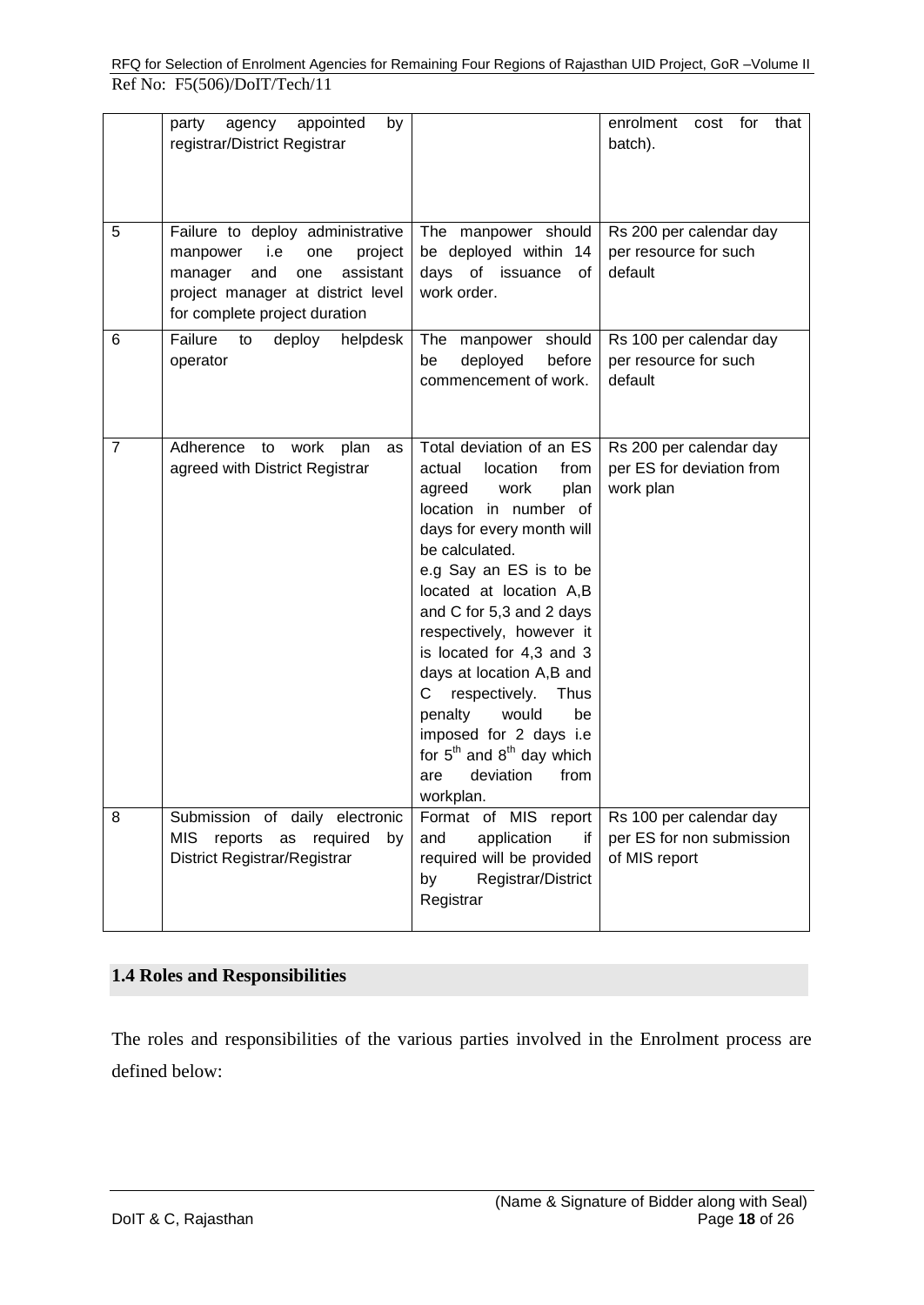| Enrolment | Procure certified biometric devices<br>٠                                                                                                                    |
|-----------|-------------------------------------------------------------------------------------------------------------------------------------------------------------|
| Agency    | Procure other hardware and infrastructure for enrolments<br>٠                                                                                               |
|           | Ensure enrolment software is installed on required laptops /<br>$\bullet$<br>desktops                                                                       |
|           | Ensure pre enrolment data is loaded on enrolment stations<br>$\bullet$<br>laptop, where applicable. Ensure KYR+ software integration is<br>done and tested. |
|           | Ensure UIDAI processes and standards are followed<br>٠                                                                                                      |
|           | Assist District Registrar / Registrar develop enrolment schedules<br>$\bullet$                                                                              |
|           | Work closely with the District Registrar in enrolment publicity<br>$\bullet$<br>and awareness at grass-root level                                           |
|           | Ensure availability of certified operators and supervisors at<br>٠<br>enrolment centres                                                                     |
|           | Ensure adequate stationary and other logistics available at centre<br>٠                                                                                     |
|           | Ensure adequate backup arrangement at enrolment centre<br>٠                                                                                                 |
|           | Take remedial / corrective action in case of process / quality<br>$\bullet$<br>deviations and grievances addressal                                          |
|           | Installation and configuration of Aadhaar Enrolment Client<br>$\bullet$                                                                                     |
|           | Avail Enrolment auth user and auth code and Register<br>$\bullet$<br><b>Enrolment Client</b>                                                                |
|           | Maintain credentials of Managers, Operators and Supervisors<br>٠<br>and share Operator ,Supervisor enrolment ID/UID with CIDR                               |
|           | Load pre-enrolment residents data on enrolment stations laptop,<br>$\bullet$<br>where applicable and test $KYR+$ application integration                    |
|           | Setup enrolment station                                                                                                                                     |
|           | Supervise enrolment process                                                                                                                                 |
|           | Handle issues and concerns of operators and residents<br>٠                                                                                                  |
|           | Ensure checklists are filled and signed                                                                                                                     |
|           | Ensure audit feedback, if any, incorporated in process<br>$\bullet$                                                                                         |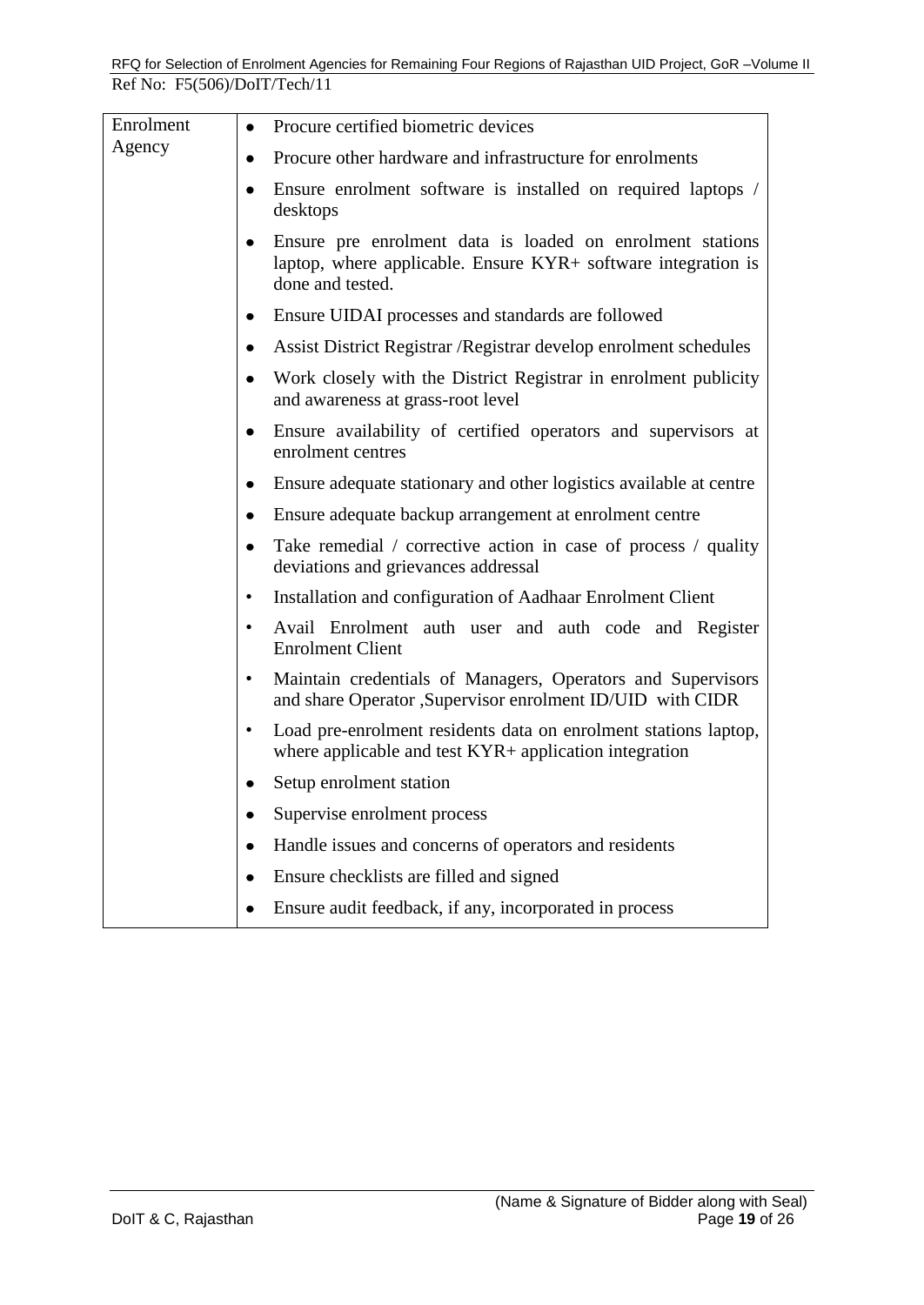| ٠ | Manage data export to memory stick and data backup to external<br>hard disk. Take enrolment data to a designated location for<br>transfer to CIDR and Registrar |
|---|-----------------------------------------------------------------------------------------------------------------------------------------------------------------|
| ٠ | Ensure single point of contact for all data handling                                                                                                            |
| ٠ | File, back up and store enrolment data as per UIDAI guidelines                                                                                                  |
| ٠ | Ensure safe handling and storage of documents and transfer of<br>same to Registrar. / UIDAI                                                                     |
| ٠ | Verify PoI, PoA, DoB documents in case of document based<br>verification.                                                                                       |
|   | Capture demographic and biometric data                                                                                                                          |
| ٠ | Photocopy, Index and store required documents                                                                                                                   |
| ٠ | Handle exception cases during capture of data                                                                                                                   |
|   | Obtain consent for enrolment and make corrections in data<br>recorded, if required                                                                              |
| ٠ | Provide acknowledgement slips to Residents                                                                                                                      |
|   | Store Consent Letter, PoI, PoA for Registrar/UIDAI if required                                                                                                  |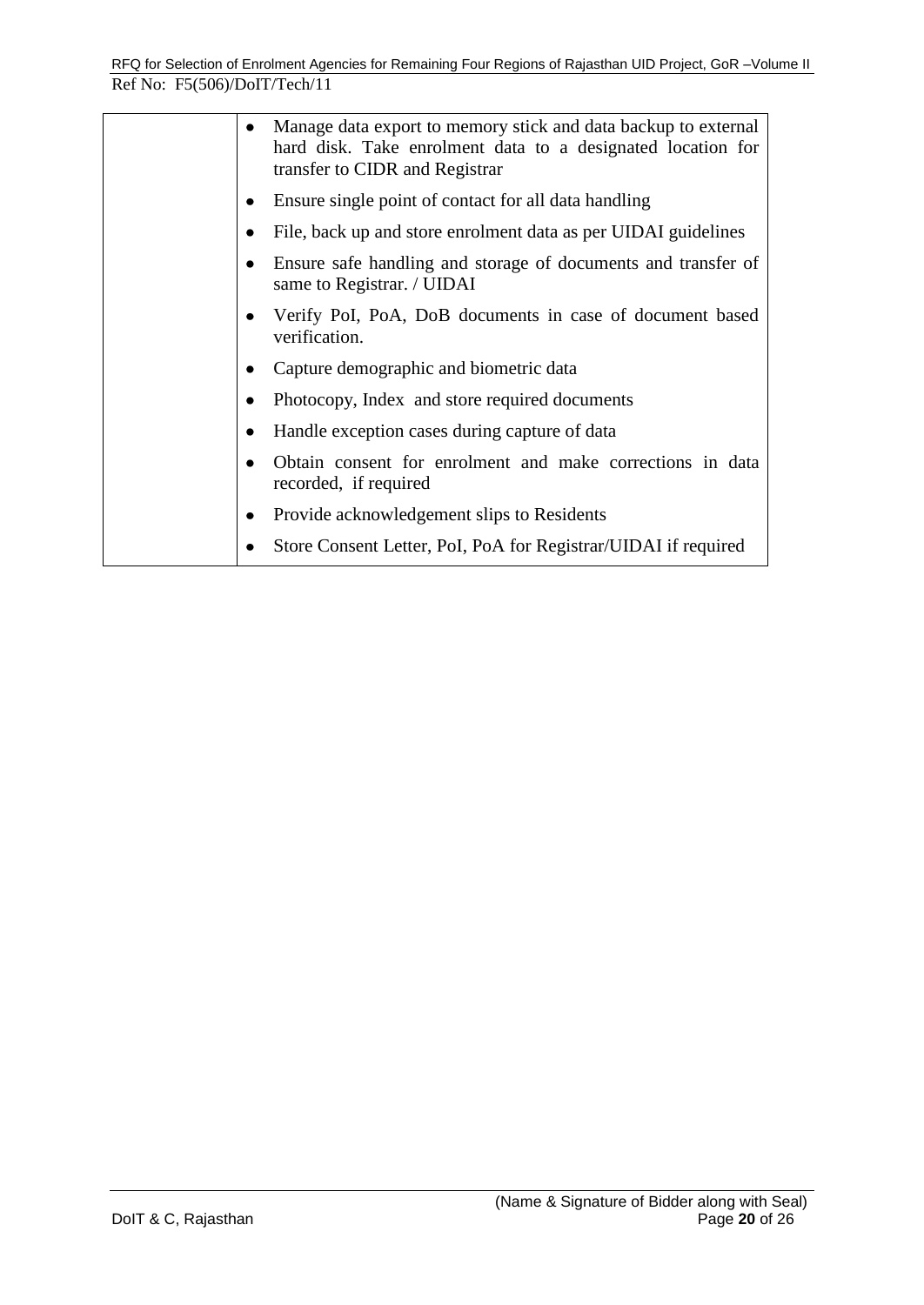| District                     | Audit of Enrolment Centres' readiness<br>$\bullet$                                                                                                                                                                                                                                                                                                      |
|------------------------------|---------------------------------------------------------------------------------------------------------------------------------------------------------------------------------------------------------------------------------------------------------------------------------------------------------------------------------------------------------|
| Registrar in<br>consultation | Audit of enrolment agency processes and their effectiveness<br>٠                                                                                                                                                                                                                                                                                        |
| with Registrar               | Verify PoI, PoA, DoB and other documents in case of document<br>$\bullet$<br>based verification. Alternatively, if due to any constraints, the<br>Registrar/District Registrar needs to appoint somebody else, they<br>can do so even from amongst EA operators/supervisors.                                                                            |
|                              | Approve work plan including enrolment plan, location of<br>٠<br>enrolment centre's and schedule for the enrolment centre. The<br>exact location of enrolment centre, catchment area of the<br>enrolment centre and number of enrolment stations per<br>enrolment centre shall be decided by the Purchaser in<br>consultation with the Enrolment Agency. |
|                              | Identify suitable locations for setting up enrolment centres<br>$\bullet$                                                                                                                                                                                                                                                                               |
|                              | Setup mechanism for document verification either<br>by<br>$\bullet$<br>Registrar's/District Registrar's own personnel or by EA<br>Supervisor/Personnel.                                                                                                                                                                                                 |
|                              | Ensure pre-enrolment data, where applicable, is available to<br>$\bullet$<br><b>Enrolment Agency</b>                                                                                                                                                                                                                                                    |
|                              | Ensure list of Introducers (if applicable) is available with their<br>$\bullet$<br>demographic, biometric details and UID numbers                                                                                                                                                                                                                       |
|                              | Ensure communication reaches the target beneficiaries /<br>$\bullet$<br>residents                                                                                                                                                                                                                                                                       |
|                              | Provide template for paper-based enrolment form containing<br>$\bullet$<br>KYR and KYR+ fields                                                                                                                                                                                                                                                          |
|                              | Setup mechanism for periodic process and data quality audit<br>$\bullet$                                                                                                                                                                                                                                                                                |
| <b>UIDAI</b>                 | Make Enrolment software available<br>$\bullet$                                                                                                                                                                                                                                                                                                          |
|                              | Make process documents available                                                                                                                                                                                                                                                                                                                        |
|                              | Empanel Enrolment Agencies to facilitate speedy onboarding of<br>٠<br><b>Enrolment Agencies by Registrars</b>                                                                                                                                                                                                                                           |
|                              | Facilitate certification of biometric devices<br>٠                                                                                                                                                                                                                                                                                                      |
|                              | Provide training content<br>$\bullet$                                                                                                                                                                                                                                                                                                                   |
|                              | Appoint a training and certification agency and provide testing<br>content to this agency                                                                                                                                                                                                                                                               |
|                              | Provide required standards and guidelines<br>$\bullet$                                                                                                                                                                                                                                                                                                  |
|                              | Vet awareness and publicity content<br>٠                                                                                                                                                                                                                                                                                                                |
|                              | Provide solution for document storage (Registrar/EA should<br>store the documents safely till the time UIDAI makes<br>arrangement for document storage)                                                                                                                                                                                                 |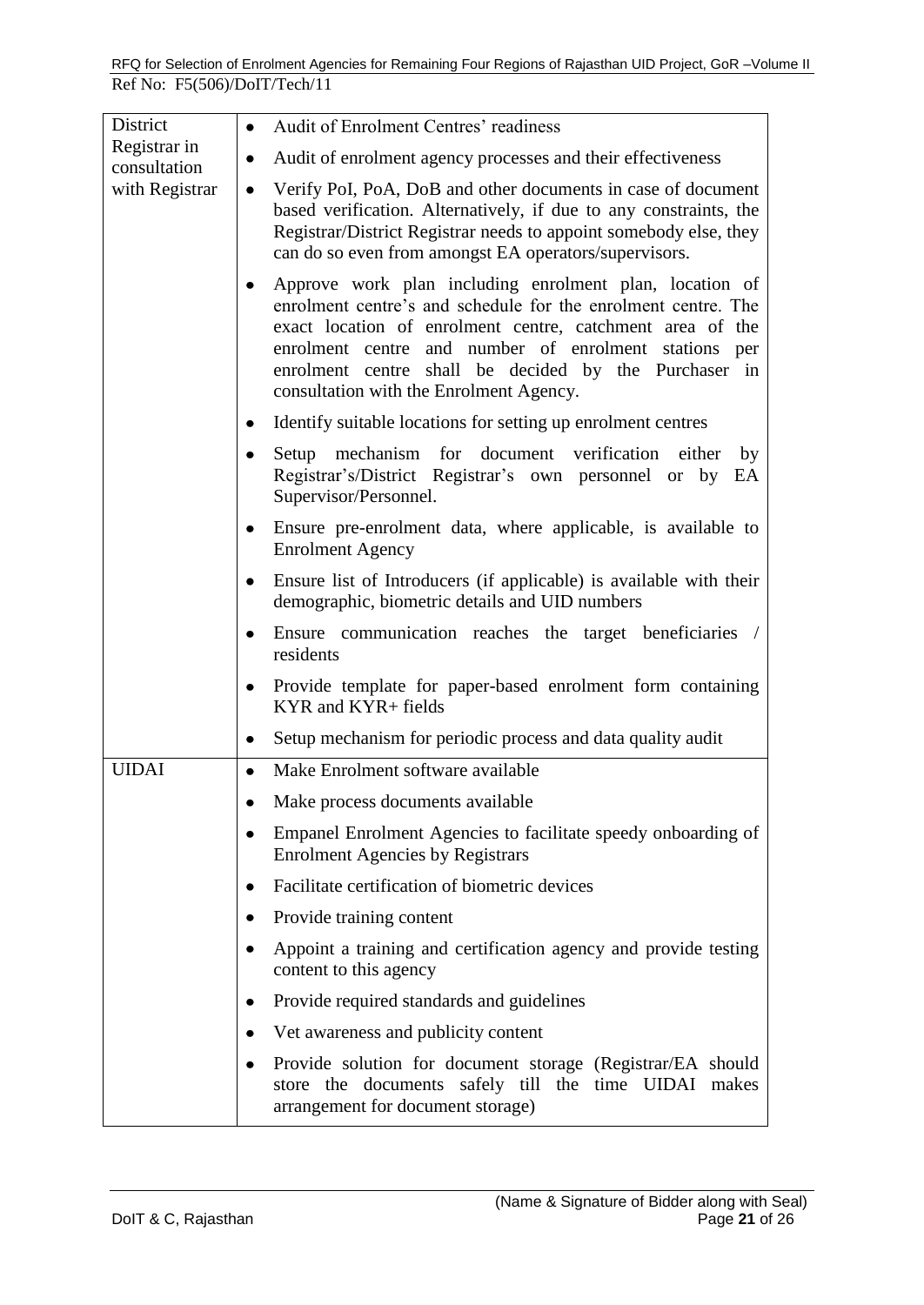## <span id="page-21-0"></span>**1.5 Timelines**

Project duration for each district will be of 17 months starting from date of issuance of work order to successful bidder. Project will be executed in two rounds.

*Round 1* : It will be of 11 month duration starting from date of issuance of work order to successful bidder. Enrolment agency will be required to deploy required resources to complete the enrolment process with in this round.

Number of minimum total enrolment stations (which includes Permanent ES, Stationary ES and Mobile ES) to be deployed during Round 1 will be as detailed in Annexure III.

Registrar/District Registrar will adopt a sweep approach where EA will be required to cover each location three times maximum to achieve maximum enrolments. Further details regarding sweep process will be communicated to successful bidder.

**District Registrar in consultation with Enrolment agency may deploy Mobile enrolment stations during this round. Number of such mobile enrolment stations in a district will be maximum 10% (rounded to nearest integer) of minimum total enrolment stations required for that district as per Annexure III.** 

*Round 2 :* **Only permanent enrolment stations will be deployed in this round. Total number of permanent enrolment stations (ES) to be deployed in this round for each district will be 15% (rounded to nearest integer) of minimum total enrolment stations (ES) for that district as per Annexure III. At least one EC containing at least one permanent ES will be deployed in each tehsil head quarter and district Head Quarter for this round.** 

**Round 2 will be of 6 month duration after end of Round I.** This round may be extended for further period of upto 12 months on same terms and conditions. Such Extension will be solely decided by Registrar/District‐Registrar.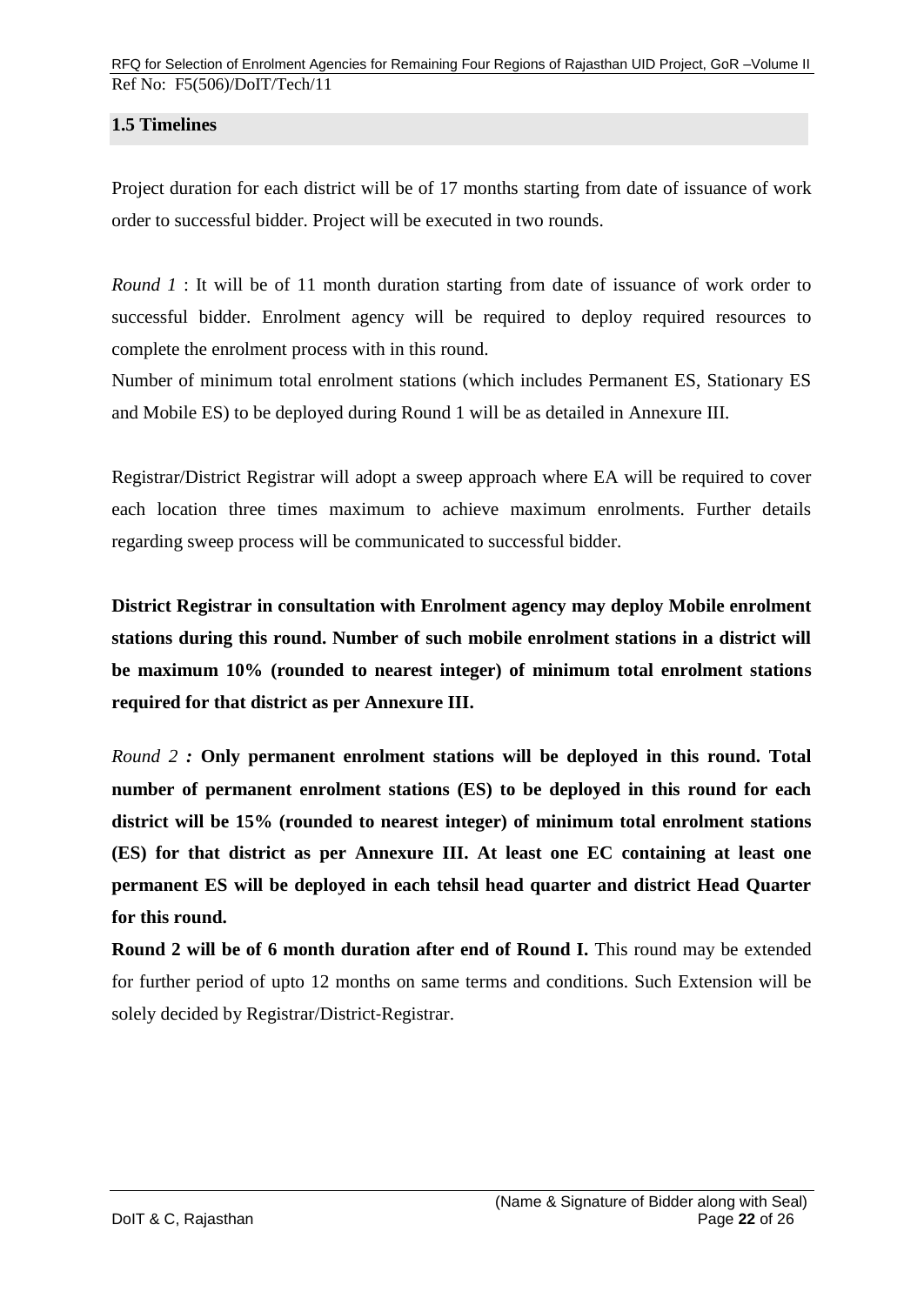### <span id="page-22-0"></span>**1.6 Payment to the Enrolment Agency**

Payments shall be made to the Enrolment Agency by the District Registrar on a monthly basis based on the number of enrolments completed successfully (successful UID generation) and coverage of the scope of work.

90% (NintyPercent) of the payment will be made based on the number of the successful enrolments (i.e. successful generation of UID). While remaining 10% (Ten Percent) payment will be made after verifying data submitted with Registrar for only those residents who have got UID. Verification mechanism for releasing above 10% payment will be decided by District Registrar in consultation with Registrar and successful bidders.

**IMPORTANT** : This payment shall be subject to adherence to the Service Level Agreements.

#### **1.7 Deliverables**

#### **The Project deliverables includes but is not limited to:**

- A. Project Work Plan and schedule
	- Detailed activity schedule
	- PERT / Gantt Chart detailing all activities
- B. Monthly Enrolment plan to be submitted with District Registrar
- C. Biometric and demographic data (KYR and KYR+) to be submitted with Registrar
- D. Verified copies of physical documents i.e PoI, PoA, other document required by registrar along with acknowledgement slip, filled enrolment form etc. to be submitted with District Registrar
- E. Biometric and demographic data (KYR) to be submitted with UIDAI
- F. Reports
	- Electronic MIS report for enrolment statistics for each ES in district to Registrar/ District Registrar/UIDAI (Format will be provided to successful bidder).
	- Weekly and Monthly consolidated enrolment statistics report for district (Format will be provided to successful bidder)
	- Detailed learning report to Registrar and District Registrar at the benchmark of 2.5 lakh enrolments, end of Round I enrolment and end of Round II enrolment.
	- Monthly report on number of grievance requests referred to help desk and resolution status.
	- Packet Disbursement report
	- Status report on deployment of operators and Kits
	- Enrolment Status report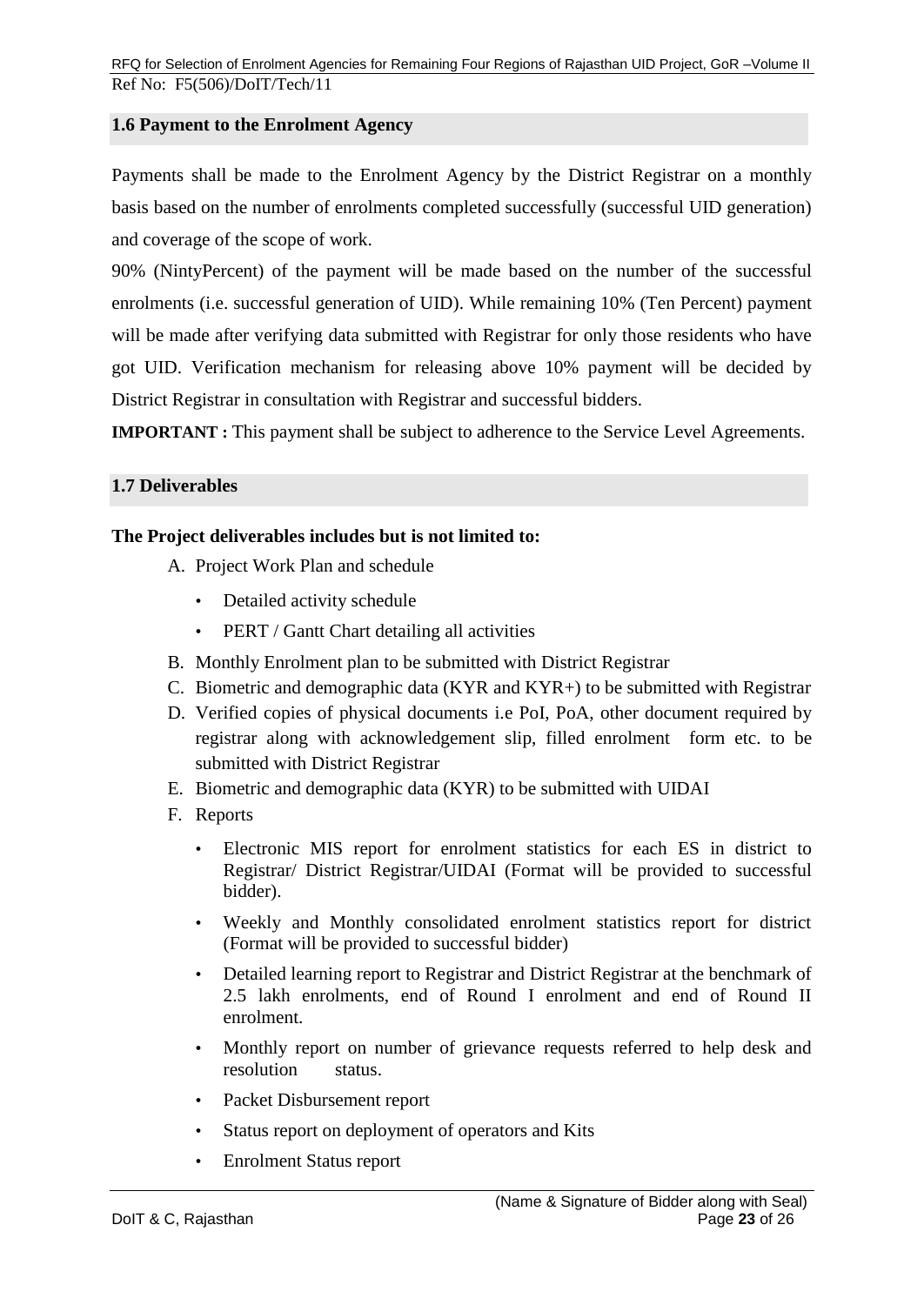#### **Annexure I – Guidelines for Enrolment**

#### <span id="page-23-0"></span>**1. Guidelines for Enrolment of Residents**

The guideline document for the enrolment of residents covers the following:

- a) Process Overview
- b) Pre-Requisites for Enrolment
- c) Roles and Responsibilities
- d) Setup of Enrolment Centre
- e) Resident Enrolment Process Flow and Description
- f) Capture of Demographic and Biometric Data
- g) Verification procedure
- h) KYR Standards for collection demographic data
- i) Documents for Verifying PoI, PoA and DoB
- j) Guidelines for capturing Demographic data
- k) Biometric Data Capture Standards
- l) Detailed guidelines for collection of Biometric data
- m) Handling of Exceptions
- n) Enrolment Centre Beginning of Day(BOD) and End of Day(EOD) activities
- o) Checklist for Setting up of Enrolment Centre

The latest version of the Resident Enrolment Process document titled "Resident Enrolment Process Ver  $\langle x.x.x \rangle$ " is uploaded on the UIDAI website and the bidders may download the same from the following link [http://uidai.gov.in/index.php?option=com\\_content&view=article&id=148&Itemid=169](http://uidai.gov.in/index.php?option=com_content&view=article&id=148&Itemid=169%20)

under Registrar Onboarding Documents heading. For any other details enrolment agency is expected to go through relevant documents available on <http://uidai.gov.in/>. Enrolment agency has to make sure that it is in sync with latest guidelines/process documents/client application etc. released by UIDAI and available on<http://www.uidai.gov.in/>from time to time and Registrar/District Registrar/UIDAI will not be responsible for any delay/defect/error in enrolment process due to such negligence of EA.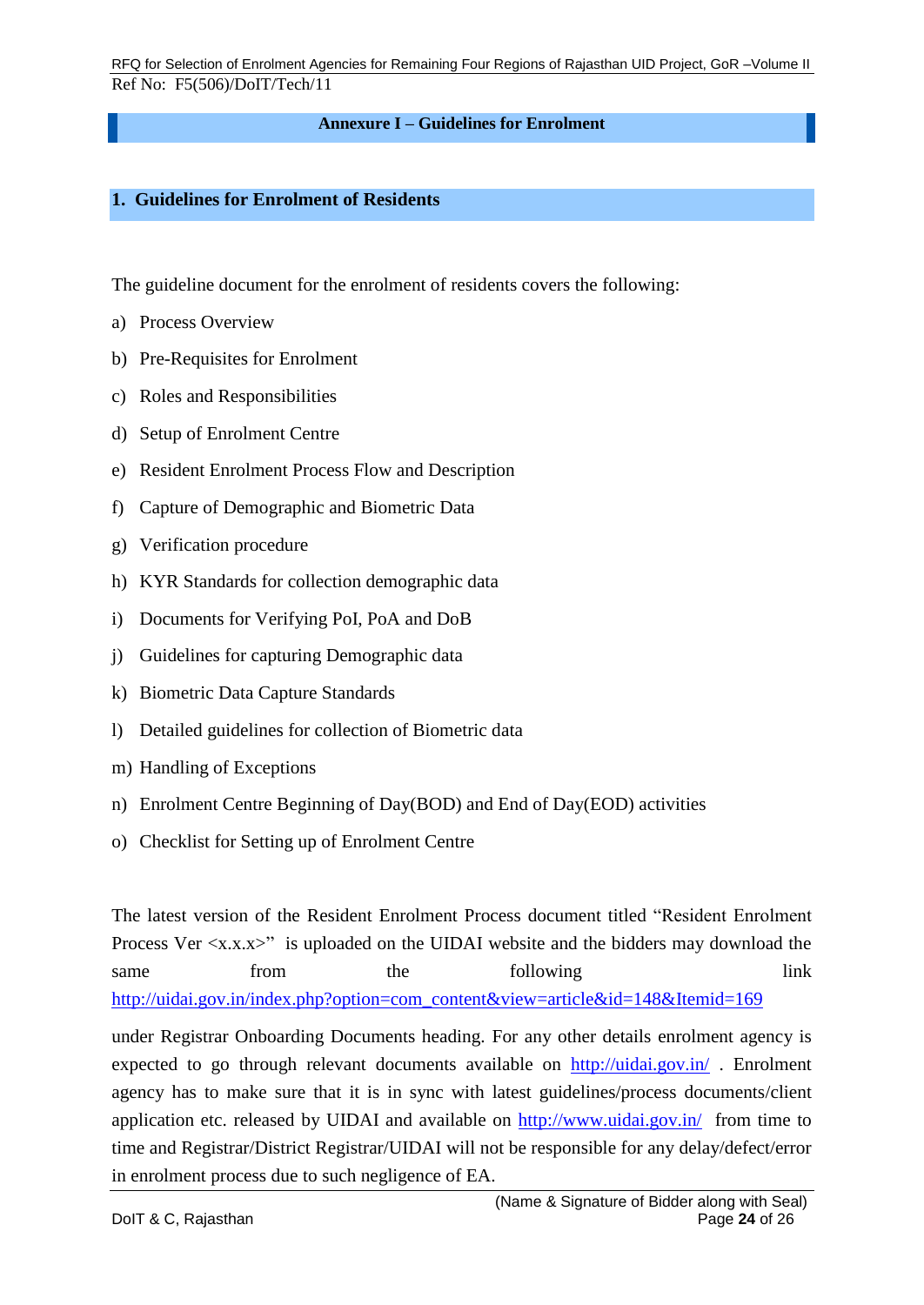**Annexure II – Specifications and Formats for capture of KYR+ Information**

<span id="page-24-1"></span><span id="page-24-0"></span>Specifications and Formats for KYR+ information will be provided to successful bidder.

# **Annexure III –Minimum Number of Total Operational Enrolment Stations& Training Requirements**

**A. Number of Minimum Total Enrolment Stations based on Population, Area, Geography and Demography of Regions to be covered.**

| <b>Region No</b> | <b>District</b> | <b>Minimum Total</b><br><b>Operational</b><br><b>Enrolment Stations</b> |
|------------------|-----------------|-------------------------------------------------------------------------|
| 1                | Sri Ganganagar  | 151                                                                     |
|                  | Hanumangarh     | 129                                                                     |
| 7                | Kota            | 133                                                                     |
|                  | Baran           | 86                                                                      |
|                  | Jhalawar        | 100                                                                     |
| 8                | Sawai Madhopur  | 95                                                                      |
|                  | Bundi           | 81                                                                      |
|                  | Tonk            | 103                                                                     |
| 14               | Dungarpur       | 94                                                                      |
|                  | Banswara        | 127                                                                     |
|                  | Pratapgarh      | 60                                                                      |
|                  | Total           | 1159                                                                    |

### **Note:**

- 1. **District Registrar in consultation with Enrolment agency may decide to increase minimum total enrolment stations for respective district/tehsil head quarter.**
- 2. **At least one EC containing at least one permanent ES will have to be made operational in each tehsil head quarter and district Head Quarter.**
- 3. **For Round 1, commitment of bidder regarding deployment of operational ES will be as per figures in table above (Annexure III). For Round 2, such commitment will be only for 15% of minimum total enrolment stations as per figure in table above (Annexure III) rounded to next higher whole number.**